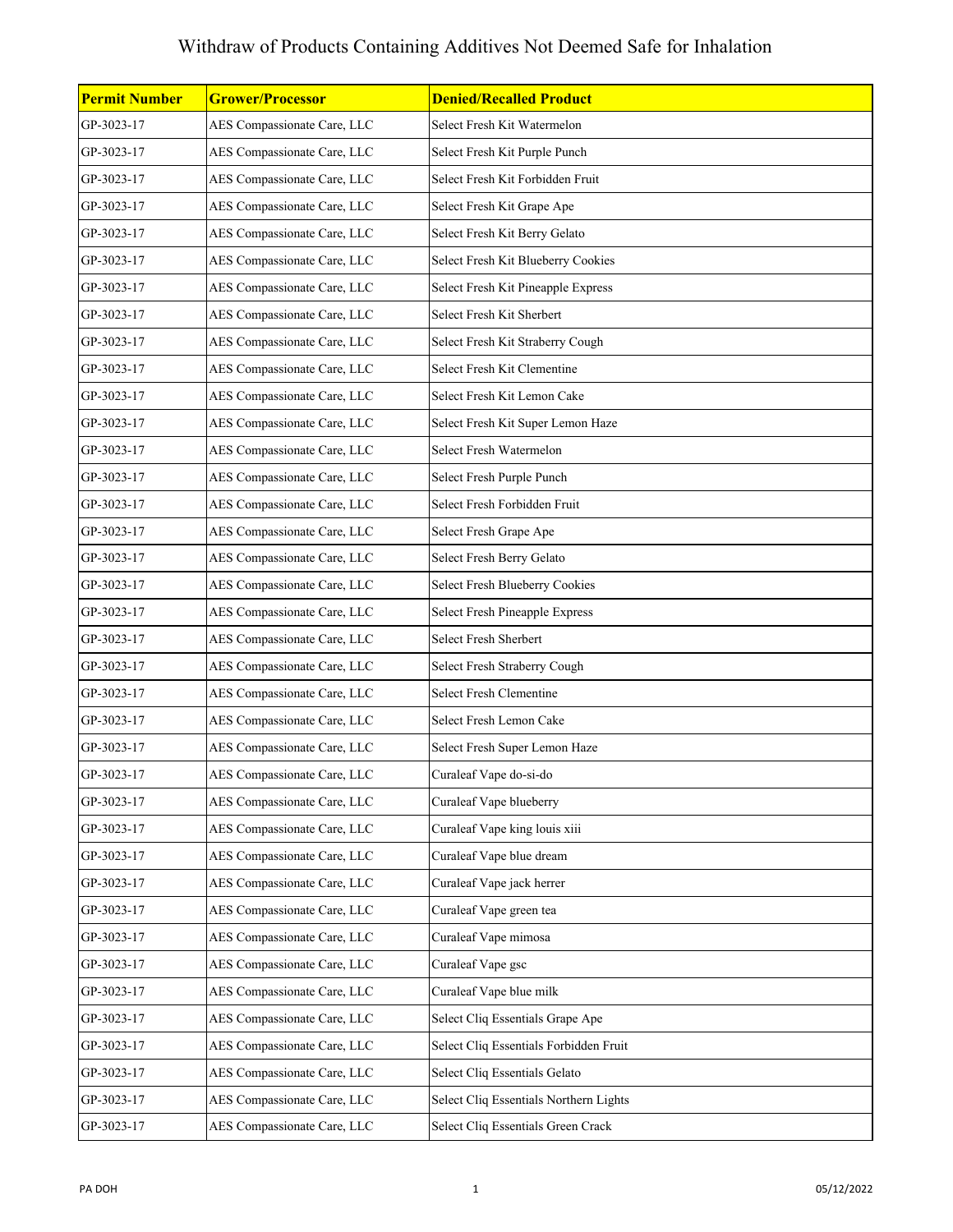| Permit Number | <b>Grower/Processor</b>     | <b>Denied/Recalled Product</b>                  |
|---------------|-----------------------------|-------------------------------------------------|
| GP-3023-17    | AES Compassionate Care, LLC | Select Cliq Essentials Clementine               |
| GP-3023-17    | AES Compassionate Care, LLC | Select Cliq Essentials Strawberry Cough         |
| GP-3023-17    | AES Compassionate Care, LLC | Select Cliq Essentials Pineapple Express        |
| GP-3023-17    | AES Compassionate Care, LLC | Select Cliq Essentials Tropic Thunder           |
| GP-3023-17    | AES Compassionate Care, LLC | Select Cliq Essentials Blue Dream               |
| GP-3023-17    | AES Compassionate Care, LLC | Select Cliq Essentials Train Wreck              |
| GP-3023-17    | AES Compassionate Care, LLC | Select Cliq Essentials Green Kush #2            |
| GP-3023-17    | AES Compassionate Care, LLC | Select Cliq Fresh Watermelon                    |
| GP-3023-17    | AES Compassionate Care, LLC | Select Cliq Fresh Purple Punch                  |
| GP-3023-17    | AES Compassionate Care, LLC | Select Cliq Fresh Forbidden Fruit               |
| GP-3023-17    | AES Compassionate Care, LLC | Select Cliq Fresh Grape Ape                     |
| GP-3023-17    | AES Compassionate Care, LLC | Select Cliq Fresh Berry Gelato                  |
| GP-3023-17    | AES Compassionate Care, LLC | Select Cliq Fresh Blueberry Cookies             |
| GP-3023-17    | AES Compassionate Care, LLC | Select Cliq Live Blends Watermelon              |
| GP-3023-17    | AES Compassionate Care, LLC | Select Cliq Live Blends Purple Punch            |
| GP-3023-17    | AES Compassionate Care, LLC | Select Cliq Live Blends Forbidden Fruit         |
| GP-3023-17    | AES Compassionate Care, LLC | Select Cliq Live Blends Grape Ape               |
| GP-3023-17    | AES Compassionate Care, LLC | Select Cliq Live BlendsBerry Gelato             |
| GP-3023-17    | AES Compassionate Care, LLC | Select Cliq Live Blends Blueberry Cookies       |
| GP-3023-17    | AES Compassionate Care, LLC | Grassroots Disposable Vape Wedding Cake         |
| GP-3023-17    | AES Compassionate Care, LLC | Grassroots Disposable Vape Purple Punch         |
| GP-3023-17    | AES Compassionate Care, LLC | Grassroots Disposable Vape Girl Scout Cookies   |
| GP-3023-17    | AES Compassionate Care, LLC | Grassroots Disposable Vape Lemon Slushie        |
| GP-3023-17    | AES Compassionate Care, LLC | Grassroots Disposable Vape SFV                  |
| GP-3023-17    | AES Compassionate Care, LLC | Grassroots Disposable Vape Super Lemon Haze     |
| GP-3023-17    | AES Compassionate Care, LLC | Grassroots Disposable Vape OG Kush              |
| GP-3023-17    | AES Compassionate Care, LLC | Grassroots Disposable Vape Train Wreck          |
| GP-3023-17    | AES Compassionate Care, LLC | Grassroots Disposable Vape Sour D               |
| GP-3023-17    | AES Compassionate Care, LLC | Select Elite Vape Cartridge Jack Herer .5g      |
| GP-3023-17    | AES Compassionate Care, LLC | Select Elite Vape Cartridge Jack Herer 1g       |
| GP-3023-17    | AES Compassionate Care, LLC | Select Elite Vape Cartridge Hawaiian .5g        |
| GP-3023-17    | AES Compassionate Care, LLC | Select Elite Vape Cartridge Hawaiian 1g         |
| GP-3023-17    | AES Compassionate Care, LLC | Select Elite Vape Cartridge Flo.5g              |
| GP-3023-17    | AES Compassionate Care, LLC | Select Elite Vape Cartridge Flo 1g              |
| GP-3023-17    | AES Compassionate Care, LLC | Select Elite Vape Cartridge Cali-Orange .5g     |
| GP-3023-17    | AES Compassionate Care, LLC | Select Elite Vape Cartridge Cali-Orange 1g      |
| GP-3023-17    | AES Compassionate Care, LLC | Select Elite Vape Cartridge Blackberry Kush .5g |
| GP-3023-17    | AES Compassionate Care, LLC | Select Elite Vape Cartridge Blackberry Kush 1g  |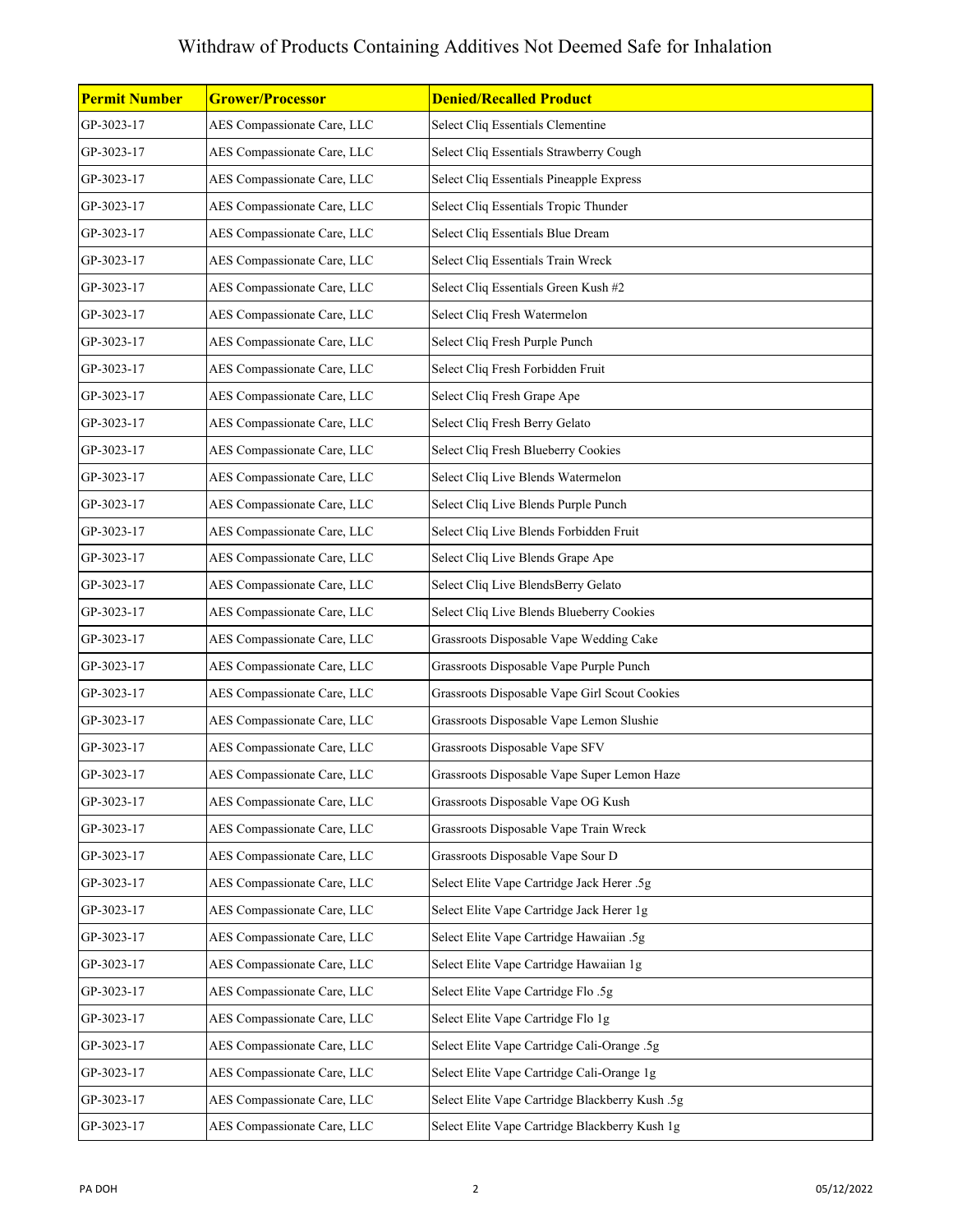| <b>Permit Number</b> | <b>Grower/Processor</b> | <b>Denied/Recalled Product</b>                         |
|----------------------|-------------------------|--------------------------------------------------------|
|                      |                         |                                                        |
| CR04-GP20-5701       | CannTech PA, LLC        | Raspberry Lemonade Vape Cartridge .5g                  |
| CR04-GP20-5701       | CannTech PA, LLC        | Raspberry Lemonade Vape Cartridge 1g                   |
| CR04-GP20-5701       | CannTech PA, LLC        | Pineapple Whip Vape Cartridge .5g                      |
| CR04-GP20-5701       | CannTech PA, LLC        | Pineapple Whip Vape Cartridge 1g                       |
| CR04-GP20-5701       | CannTech PA, LLC        | Super Cereal Vape Cartridge .5g                        |
| CR04-GP20-5701       | CannTech PA, LLC        | Super Cereal Vape Cartridge 1                          |
| CR04-GP20-5701       | CannTech PA, LLC        | Rainbow Sherbert Vape Cartridge .5g                    |
| CR04-GP20-5701       | CannTech PA, LLC        | Rainbow Sherbert Vape Cartridge 1g                     |
| CR04-GP20-5701       | CannTech PA, LLC        | Orange Cream Vape Cartridge .5g                        |
| CR04-GP20-5701       | CannTech PA, LLC        | Orange Cream Vape Cartridge 1g                         |
| CR04-GP20-5701       | CannTech PA, LLC        | Blueberry Cookies Vape Cartridge .5g                   |
| CR04-GP20-5701       | CannTech PA, LLC        | Blueberry Cookies Vape Cartridge 1g                    |
| CR04-GP20-5701       | CannTech PA, LLC        | Green Tea Vape Cartridge .5g                           |
| CR04-GP20-5701       | CannTech PA, LLC        | Green Tea Vape Cartridge 1g                            |
| CR04-GP20-5701       | CannTech PA, LLC        | Mango Vape Cartridge .5g                               |
| CR04-GP20-5701       | CannTech PA, LLC        | Mango Vape Cartridge 1g                                |
| CR04-GP20-5701       | CannTech PA, LLC        | Lime Sorbet Vape Cartridge .5g                         |
| CR04-GP20-5701       | CannTech PA, LLC        | Lime Sorbet Vape Cartridge 1g                          |
| CR04-GP20-5701       | CannTech PA, LLC        | Lavendar Vanilla Vape Cartridge .5g                    |
| CR04-GP20-5701       | CannTech PA, LLC        | Lavendar Vanilla Vape Cartridge 1g                     |
| CR04-GP20-5701       | CannTech PA, LLC        | Pot of Gold Vape Cartridge .5g                         |
| CR04-GP20-5701       | CannTech PA, LLC        | Pot of Gold Vape Cartridge 1g                          |
| GP-6012-17           | Cresco Yeltrah, LLC     | BHO All Natural OG Kush Vape Cartridge 250mg           |
| GP-6012-17           | Cresco Yeltrah, LLC     | BHO All Natural Pineapple Express Vape Cartridge 250mg |
| GP-6012-17           | Cresco Yeltrah, LLC     | BHO All Natural XJ13 Vape Cartridge 250mg              |
| CR06-GP20-1503       | Curaleaf PA, LLC        | Select Fresh Kit Watermelon                            |
| CR06-GP20-1503       | Curaleaf PA, LLC        | Select Fresh Kit Purple Punch                          |
| CR06-GP20-1503       | Curaleaf PA, LLC        | Select Fresh Kit Forbidden Fruit                       |
| CR06-GP20-1503       | Curaleaf PA, LLC        | Select Fresh Kit Grape Ape                             |
| CR06-GP20-1503       | Curaleaf PA, LLC        | Select Fresh Kit Berry Gelato                          |
| CR06-GP20-1503       | Curaleaf PA, LLC        | Select Fresh Kit Blueberry Cookies                     |
| CR06-GP20-1503       | Curaleaf PA, LLC        | Select Fresh Kit Pineapple Express                     |
| CR06-GP20-1503       | Curaleaf PA, LLC        | Select Fresh Kit Sherbert                              |
| CR06-GP20-1503       | Curaleaf PA, LLC        | Select Fresh Kit Straberry Cough                       |
| CR06-GP20-1503       | Curaleaf PA, LLC        | Select Fresh Kit Clementine                            |
| CR06-GP20-1503       | Curaleaf PA, LLC        | Select Fresh Kit Lemon Cake                            |
| CR06-GP20-1503       | Curaleaf PA, LLC        | Select Fresh Kit Super Lemon Haze                      |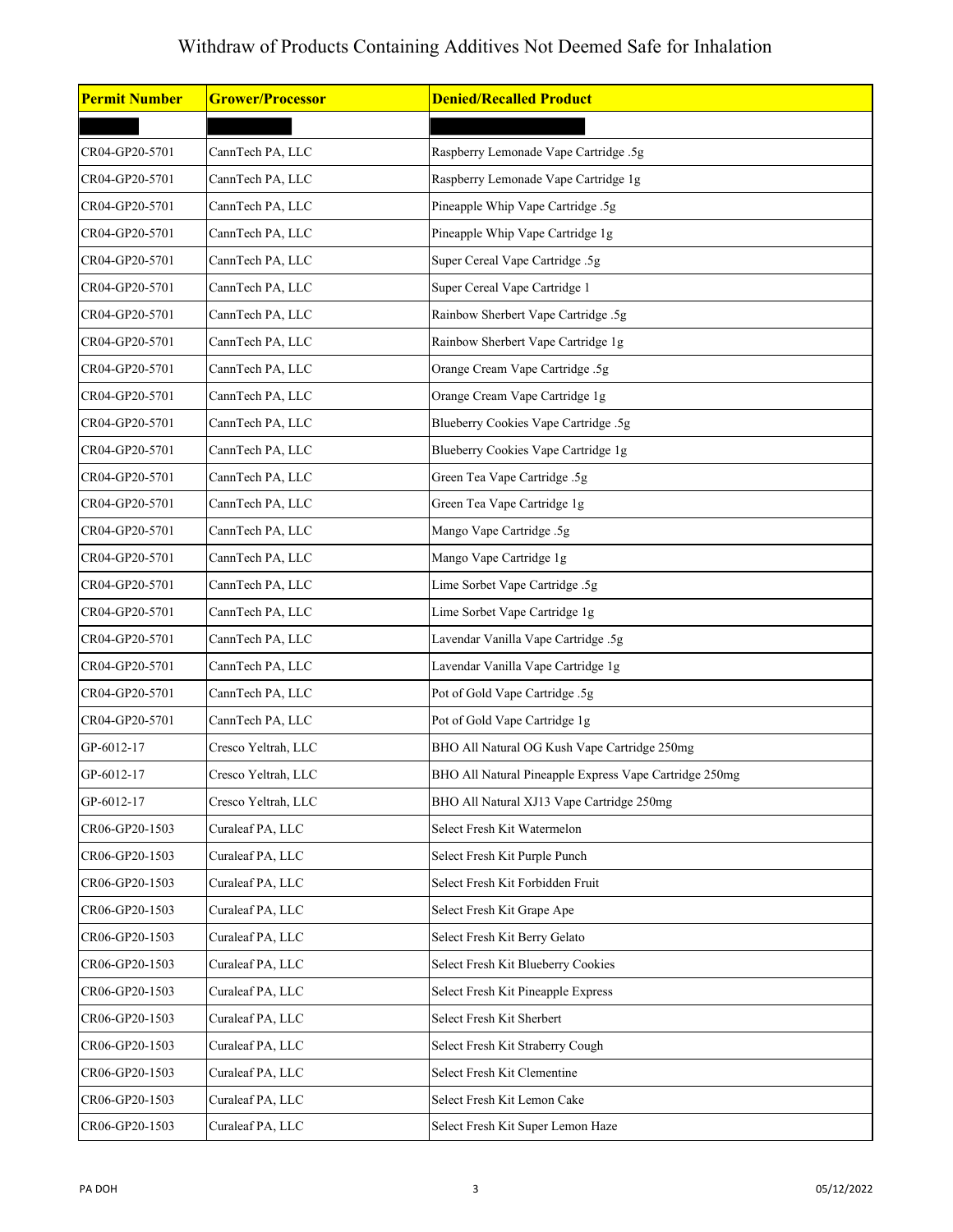| <b>Permit Number</b> | <b>Grower/Processor</b> | <b>Denied/Recalled Product</b>           |
|----------------------|-------------------------|------------------------------------------|
| CR06-GP20-1503       | Curaleaf PA, LLC        | Select Fresh Watermelon                  |
| CR06-GP20-1503       | Curaleaf PA, LLC        | Select Fresh Purple Punch                |
| CR06-GP20-1503       | Curaleaf PA, LLC        | Select Fresh Forbidden Fruit             |
| CR06-GP20-1503       | Curaleaf PA, LLC        | Select Fresh Grape Ape                   |
| CR06-GP20-1503       | Curaleaf PA, LLC        | Select Fresh Berry Gelato                |
| CR06-GP20-1503       | Curaleaf PA, LLC        | Select Fresh Blueberry Cookies           |
| CR06-GP20-1503       | Curaleaf PA, LLC        | Select Fresh Pineapple Express           |
| CR06-GP20-1503       | Curaleaf PA, LLC        | Select Fresh Sherbert                    |
| CR06-GP20-1503       | Curaleaf PA, LLC        | Select Fresh Straberry Cough             |
| CR06-GP20-1503       | Curaleaf PA, LLC        | Select Fresh Clementine                  |
| CR06-GP20-1503       | Curaleaf PA, LLC        | Select Fresh Lemon Cake                  |
| CR06-GP20-1503       | Curaleaf PA, LLC        | Select Fresh Super Lemon Haze            |
| CR06-GP20-1503       | Curaleaf PA, LLC        | Curaleaf Vape do-si-do                   |
| CR06-GP20-1503       | Curaleaf PA, LLC        | Curaleaf Vape blueberry                  |
| CR06-GP20-1503       | Curaleaf PA, LLC        | Curaleaf Vape king louis xiii            |
| CR06-GP20-1503       | Curaleaf PA, LLC        | Curaleaf Vape blue dream                 |
| CR06-GP20-1503       | Curaleaf PA, LLC        | Curaleaf Vape jack herrer                |
| CR06-GP20-1503       | Curaleaf PA, LLC        | Curaleaf Vape green tea                  |
| CR06-GP20-1503       | Curaleaf PA, LLC        | Curaleaf Vape mimosa                     |
| CR06-GP20-1503       | Curaleaf PA, LLC        | Curaleaf Vape gsc                        |
| CR06-GP20-1503       | Curaleaf PA, LLC        | Curaleaf Vape blue milk                  |
| CR06-GP20-1503       | Curaleaf PA, LLC        | Select Cliq Essentials Grape Ape         |
| CR06-GP20-1503       | Curaleaf PA, LLC        | Select Cliq Essentials Forbidden Fruit   |
| CR06-GP20-1503       | Curaleaf PA, LLC        | Select Cliq Essentials Gelato            |
| CR06-GP20-1503       | Curaleaf PA, LLC        | Select Cliq Essentials Northern Lights   |
| CR06-GP20-1503       | Curaleaf PA, LLC        | Select Cliq Essentials Green Crack       |
| CR06-GP20-1503       | Curaleaf PA, LLC        | Select Cliq Essentials Clementine        |
| CR06-GP20-1503       | Curaleaf PA, LLC        | Select Cliq Essentials Strawberry Cough  |
| CR06-GP20-1503       | Curaleaf PA, LLC        | Select Cliq Essentials Pineapple Express |
| CR06-GP20-1503       | Curaleaf PA, LLC        | Select Cliq Essentials Tropic Thunder    |
| CR06-GP20-1503       | Curaleaf PA, LLC        | Select Cliq Essentials Blue Dream        |
| CR06-GP20-1503       | Curaleaf PA, LLC        | Select Cliq Essentials Train Wreck       |
| CR06-GP20-1503       | Curaleaf PA, LLC        | Select Cliq Essentials Green Kush #2     |
| CR06-GP20-1503       | Curaleaf PA, LLC        | Select Cliq Fresh Watermelon             |
| CR06-GP20-1503       | Curaleaf PA, LLC        | Select Cliq Fresh Purple Punch           |
| CR06-GP20-1503       | Curaleaf PA, LLC        | Select Cliq Fresh Forbidden Fruit        |
| CR06-GP20-1503       | Curaleaf PA, LLC        | Select Cliq Fresh Grape Ape              |
| CR06-GP20-1503       | Curaleaf PA, LLC        | Select Cliq Fresh Berry Gelato           |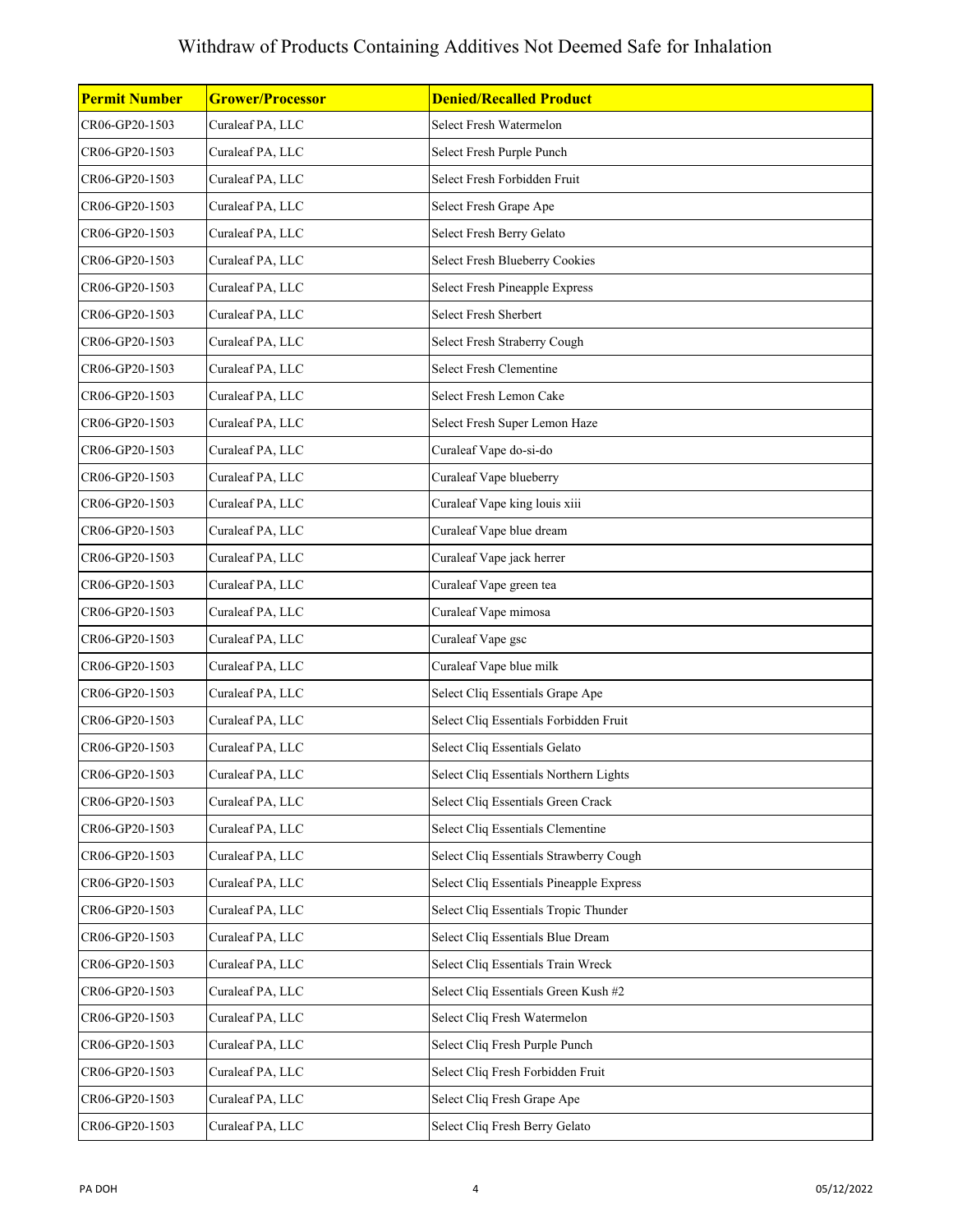| <b>Permit Number</b> | <b>Grower/Processor</b> | <b>Denied/Recalled Product</b>                                 |
|----------------------|-------------------------|----------------------------------------------------------------|
| CR06-GP20-1503       | Curaleaf PA, LLC        | Select Cliq Fresh Blueberry Cookies                            |
| CR06-GP20-1503       | Curaleaf PA, LLC        | Select Cliq Live Blends Watermelon                             |
| CR06-GP20-1503       | Curaleaf PA, LLC        | Select Cliq Live Blends Purple Punch                           |
| CR06-GP20-1503       | Curaleaf PA, LLC        | Select Cliq Live Blends Forbidden Fruit                        |
| CR06-GP20-1503       | Curaleaf PA, LLC        | Select Cliq Live Blends Grape Ape                              |
| CR06-GP20-1503       | Curaleaf PA, LLC        | Select Cliq Live BlendsBerry Gelato                            |
| CR06-GP20-1503       | Curaleaf PA, LLC        | Select Cliq Live Blends Blueberry Cookies                      |
| CR06-GP20-1503       | Curaleaf PA, LLC        | Grassroots Disposable Vape Wedding Cake                        |
| CR06-GP20-1503       | Curaleaf PA, LLC        | Grassroots Disposable Vape Purple Punch                        |
| CR06-GP20-1503       | Curaleaf PA, LLC        | Grassroots Disposable Vape Girl Scout Cookies                  |
| CR06-GP20-1503       | Curaleaf PA, LLC        | Grassroots Disposable Vape Lemon Slushie                       |
| CR06-GP20-1503       | Curaleaf PA, LLC        | Grassroots Disposable Vape SFV                                 |
| CR06-GP20-1503       | Curaleaf PA, LLC        | Grassroots Disposable Vape Super Lemon Haze                    |
| CR06-GP20-1503       | Curaleaf PA, LLC        | Grassroots Disposable Vape OG Kush                             |
| CR06-GP20-1503       | Curaleaf PA, LLC        | Grassroots Disposable Vape Train Wreck                         |
| CR06-GP20-1503       | Curaleaf PA, LLC        | Grassroots Disposable Vape Sour D                              |
| CR06-GP20-1503       | Curaleaf PA, LLC        | Select Elite Vape Cartridge Jack Herer .5g                     |
| CR06-GP20-1503       | Curaleaf PA, LLC        | Select Elite Vape Cartridge Jack Herer 1g                      |
| CR06-GP20-1503       | Curaleaf PA, LLC        | Select Elite Vape Cartridge Hawaiian .5g                       |
| CR06-GP20-1503       | Curaleaf PA, LLC        | Select Elite Vape Cartridge Hawaiian 1g                        |
| CR06-GP20-1503       | Curaleaf PA, LLC        | Select Elite Vape Cartridge Flo.5g                             |
| CR06-GP20-1503       | Curaleaf PA, LLC        | Select Elite Vape Cartridge Flo 1g                             |
| CR06-GP20-1503       | Curaleaf PA, LLC        | Select Elite Vape Cartridge Cali-Orange .5g                    |
| CR06-GP20-1503       | Curaleaf PA, LLC        | Select Elite Vape Cartridge Cali-Orange 1g                     |
| CR06-GP20-1503       | Curaleaf PA, LLC        | Select Elite Vape Cartridge Blackberry Kush .5g                |
| CR06-GP20-1503       | Curaleaf PA, LLC        | Select Elite Vape Cartridge Blackberry Kush 1g                 |
| GP18-6014            | FarmaceuticalRx, LLC    | <b>Burst Cartridges</b>                                        |
| GP-1017-17           | Franklin Labs, LLC      | Modern Flower Vap Cartridge Product -Blueberry .5g             |
| GP-1017-17           | Franklin Labs, LLC      | Modern Flower Vap Cartridge Product -Bubblegum Kush .5g        |
| GP-1017-17           | Franklin Labs, LLC      | Modern Flower Vap Cartridge Product -Cannalope Haze .5g        |
| GP-1017-17           | Franklin Labs, LLC      | Modern Flower Vap Cartridge Product -Cherry Pie .5g            |
| GP-1017-17           | Franklin Labs, LLC      | Modern Flower Vap Cartridge Product -Citrus Thai .5g           |
| GP-1017-17           | Franklin Labs, LLC      | Modern Flower Vap Cartridge Product -Gelato .5g                |
| GP-1017-17           | Franklin Labs, LLC      | Modern Flower Vap Cartridge Product -GrapeApe .5g              |
| GP-1017-17           | Franklin Labs, LLC      | Modern Flower Vap Cartridge Product -GrapeDreams-Strawnana .5g |
| GP-1017-17           | Franklin Labs, LLC      | Modern Flower Vap Cartridge Product -Mandarin Haze .5g         |
| GP-1017-17           | Franklin Labs, LLC      | Modern Flower Vap Cartridge Product -Mimosa .5g                |
| GP-1017-17           | Franklin Labs, LLC      | Modern Flower Vap Cartridge Product -Lemon Meringue .5g        |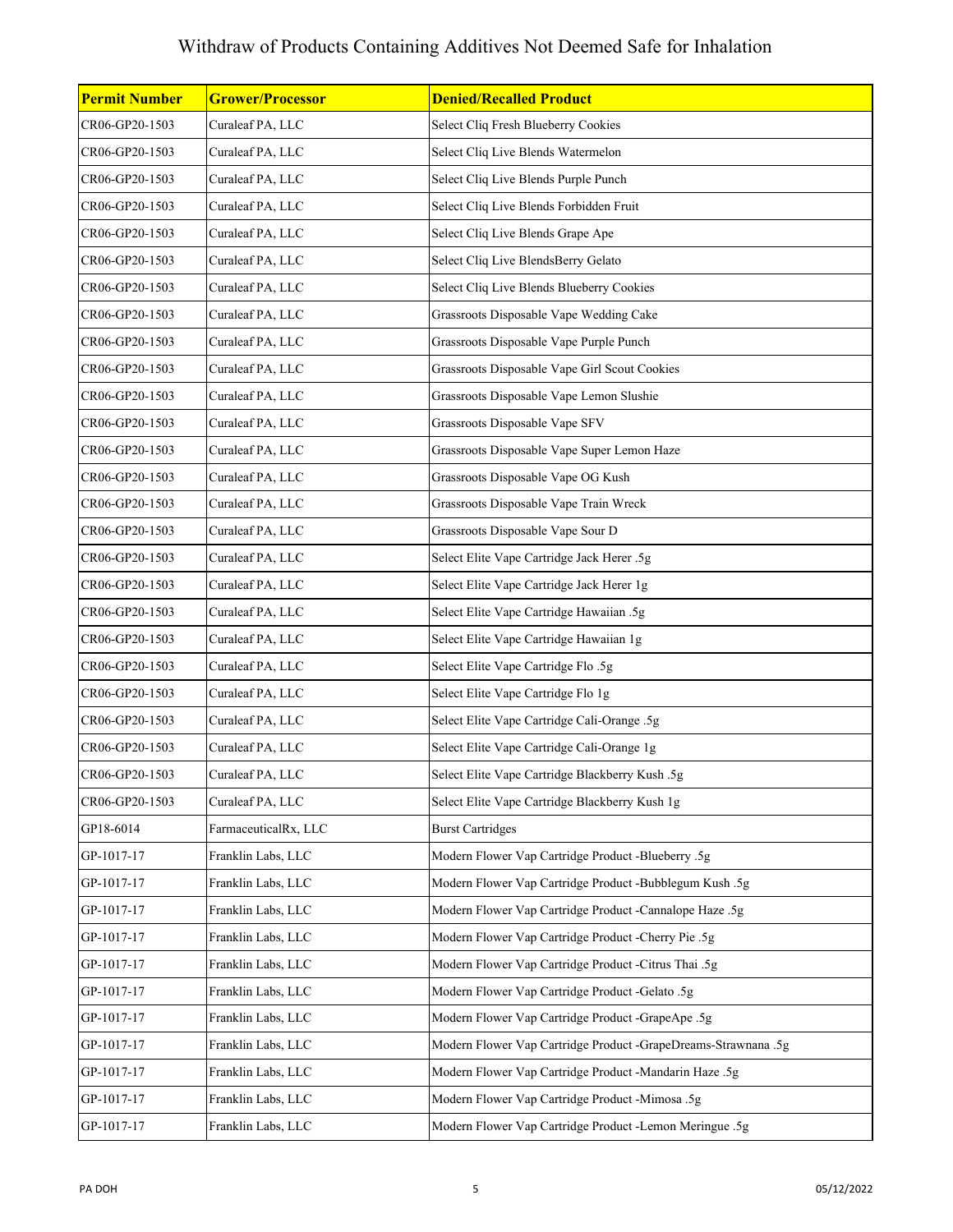| <b>Permit Number</b> | <b>Grower/Processor</b>     | <b>Denied/Recalled Product</b>                               |
|----------------------|-----------------------------|--------------------------------------------------------------|
| GP-1017-17           | Franklin Labs, LLC          | Modern Flower Vap Cartridge Product -Purple Punch .5g        |
| GP-1017-17           | Franklin Labs, LLC          | Modern Flower Vap Cartridge Product -Strawberry Lemonaid .5g |
| GP-1017-17           | Franklin Labs, LLC          | Modern Flower Vap Cartridge Product -Sunset Sherbert .5g     |
| GP-1017-17           | Franklin Labs, LLC          | Modern Flower Vap Cartridge Product -Sweet Melon .5g         |
| GP-1017-17           | Franklin Labs, LLC          | Modern Flower Vap Cartridge Product -Wedding Cake .5g        |
| GP18-3005            | Green Leaf Medicals, LLC    | Distillate Cartridges                                        |
| CR01-GP20-5101       | Goodblend Pennsylvania, LLC | Float Strain distillate .5g 510 Cartridge                    |
| CR01-GP20-5101       | Goodblend Pennsylvania, LLC | Float Strain distillate 1g 510 Cartridge                     |
| CR01-GP20-5101       | Goodblend Pennsylvania, LLC | Float Strain Distillate .5g PAX Pod                          |
| CR01-GP20-5101       | Goodblend Pennsylvania, LLC | Float Strain Distillate 1g PAX Pod                           |
| CR01-GP20-5101       | Goodblend Pennsylvania, LLC | Float Strain Distillate .5g Twistpenser                      |
| CR01-GP20-5101       | Goodblend Pennsylvania, LLC | Float Strain Distillate 1g Twistpenser                       |
| CR01-GP20-5101       | Goodblend Pennsylvania, LLC | Distillate Soothe .3g Disposble Vape Pen                     |
| CR01-GP20-5101       | Goodblend Pennsylvania, LLC | Distillate Soothe .5g Disposable Vape pen                    |
| CR01-GP20-5101       | Goodblend Pennsylvania, LLC | Distillate Soothe .3g PAX Pod                                |
| CR01-GP20-5101       | Goodblend Pennsylvania, LLC | Distillate Soothe .5g PAX Pod                                |
| CR01-GP20-5101       | Goodblend Pennsylvania, LLC | Distillate Revive .3g Disposable Vape Pen                    |
| CR01-GP20-5101       | Goodblend Pennsylvania, LLC | Distillate Revive .5g Disposable Vape Pen                    |
| CR01-GP20-5101       | Goodblend Pennsylvania, LLC | Distillate Revive .3g PAX Pod                                |
| CR01-GP20-5101       | Goodblend Pennsylvania, LLC | Distillate .5g PAX Pod                                       |
| CR01-GP20-5101       | Goodblend Pennsylvania, LLC | Distillate Zen .3g Disposable Vape Pen                       |
| CR01-GP20-5101       | Goodblend Pennsylvania, LLC | Distillate Zen .5g Disposable Vape Pen                       |
| CR01-GP20-5101       | Goodblend Pennsylvania, LLC | Distillate Zen .3g PAX Pod                                   |
| CR01-GP20-5101       | Goodblend Pennsylvania, LLC | Distillate Zen .5g PAX Pod                                   |
| CR01-GP20-5101       | Goodblend Pennsylvania, LLC | Distillate Relief .3g Disposable Vape Pen                    |
| CR01-GP20-5101       | Goodblend Pennsylvania, LLC | Distillate Relief .5g Disposable Vape Pen                    |
| CR01-GP20-5101       | Goodblend Pennsylvania, LLC | Distillate Relief .3g PAX Pod                                |
| CR01-GP20-5101       | Goodblend Pennsylvania, LLC | Distillate Relief .5g PAX Pod                                |
| CR01-GP20-5101       | Goodblend Pennsylvania, LLC | Distillate Dream .3g Disposable Vape Pen                     |
| CR01-GP20-5101       | Goodblend Pennsylvania, LLC | Distillate Dream .5g Dispoable Vape Pen                      |
| CR01-GP20-5101       | Goodblend Pennsylvania, LLC | Distillate Dream .3g PAX Pod                                 |
| CR01-GP20-5101       | Goodblend Pennsylvania, LLC | Distillate Dream .5g PAX Pod                                 |
| CR01-GP20-5101       | Goodblend Pennsylvania, LLC | Float Strain distillate .5g 510 Cartridge                    |
| CR01-GP20-5101       | Goodblend Pennsylvania, LLC | Float Strain distillate 1g 510 Cartridge                     |
| CR01-GP20-5101       | Goodblend Pennsylvania, LLC | Float Strain Distillate .5g PAX Pod                          |
| CR01-GP20-5101       | Goodblend Pennsylvania, LLC | Float Strain Distillate 1g PAX Pod                           |
| CR01-GP20-5101       | Goodblend Pennsylvania, LLC | Float Strain Distillate .5g Twistpenser                      |
| CR01-GP20-5101       | Goodblend Pennsylvania, LLC | Float Strain Distillate 1g Twistpenser                       |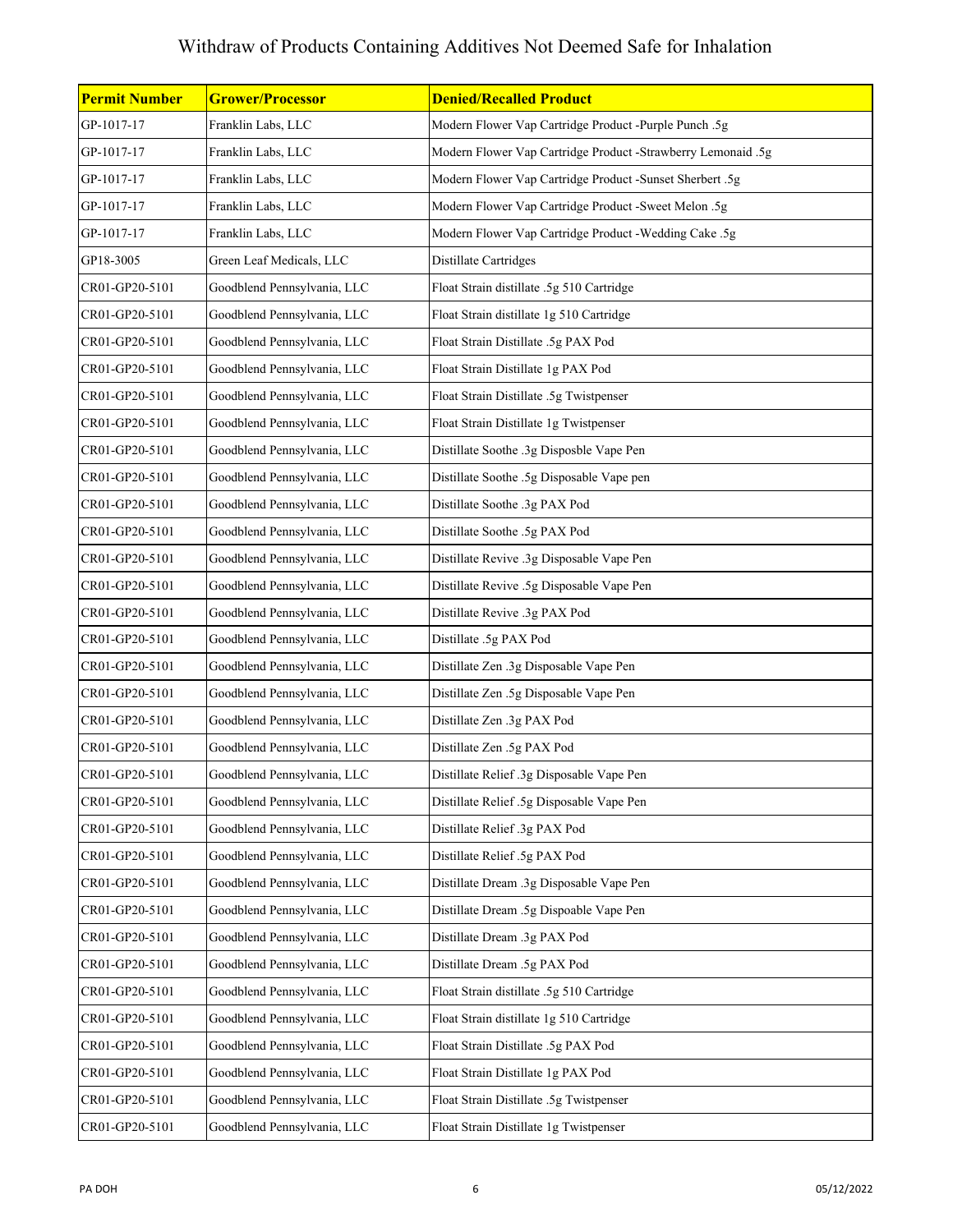| <b>Permit Number</b> | <b>Grower/Processor</b>     | <b>Denied/Recalled Product</b>                                                 |
|----------------------|-----------------------------|--------------------------------------------------------------------------------|
| CR01-GP20-5101       | Goodblend Pennsylvania, LLC | Distillate Soothe .3g Disposble Vape Pen                                       |
| CR01-GP20-5101       | Goodblend Pennsylvania, LLC | Distillate Soothe .5g Disposable Vape pen                                      |
| CR01-GP20-5101       | Goodblend Pennsylvania, LLC | Distillate Soothe .3g PAX Pod                                                  |
| CR01-GP20-5101       | Goodblend Pennsylvania, LLC | Distillate Soothe .5g PAX Pod                                                  |
| CR01-GP20-5101       | Goodblend Pennsylvania, LLC | Distillate Revive .3g Disposable Vape Pen                                      |
| CR01-GP20-5101       | Goodblend Pennsylvania, LLC | Distillate Revive .5g Disposable Vape Pen                                      |
| CR01-GP20-5101       | Goodblend Pennsylvania, LLC | Distillate Revive .3g PAX Pod                                                  |
| CR01-GP20-5101       | Goodblend Pennsylvania, LLC | Distillate .5g PAX Pod                                                         |
| CR01-GP20-5101       | Goodblend Pennsylvania, LLC | Distillate Zen .3g Disposable Vape Pen                                         |
| CR01-GP20-5101       | Goodblend Pennsylvania, LLC | Distillate Zen .5g Disposable Vape Pen                                         |
| CR01-GP20-5101       | Goodblend Pennsylvania, LLC | Distillate Zen .3g PAX Pod                                                     |
| CR01-GP20-5101       | Goodblend Pennsylvania, LLC | Distillate Zen .5g PAX Pod                                                     |
| CR01-GP20-5101       | Goodblend Pennsylvania, LLC | Distillate Relief .3g Disposable Vape Pen                                      |
| CR01-GP20-5101       | Goodblend Pennsylvania, LLC | Distillate Relief .5g Disposable Vape Pen                                      |
| CR01-GP20-5101       | Goodblend Pennsylvania, LLC | Distillate Relief .3g PAX Pod                                                  |
| CR01-GP20-5101       | Goodblend Pennsylvania, LLC | Distillate Relief .5g PAX Pod                                                  |
| CR01-GP20-5101       | Goodblend Pennsylvania, LLC | Distillate Dream .3g Disposable Vape Pen                                       |
| CR01-GP20-5101       | Goodblend Pennsylvania, LLC | Distillate Dream .5g Dispoable Vape Pen                                        |
| CR01-GP20-5101       | Goodblend Pennsylvania, LLC | Distillate Dream .3g PAX Pod                                                   |
| CR01-GP20-5101       | Goodblend Pennsylvania, LLC | Distillate Dream .5g PAX Pod                                                   |
| CR01-GP20-5101       | Goodblend Pennsylvania, LLC | Float Flavored Distillate .5g 510 Cartridge                                    |
| CR01-GP20-5101       | Goodblend Pennsylvania, LLC | Float Flavored Distillate 1g 510 Cartridge                                     |
| CR01-GP20-5101       | Goodblend Pennsylvania, LLC | Float Flavored Distillate .5g PAX Pod                                          |
| CR01-GP20-5101       | Goodblend Pennsylvania, LLC | Float Flavored Distillate 1g PAX Pod                                           |
| CR01-GP20-5101       | Goodblend Pennsylvania, LLC | Float Strain-Specific AVD Vape Cartridge .5g                                   |
| CR01-GP20-5101       | Goodblend Pennsylvania, LLC | Float Strain-Specific AVD Vape Cartridge 1g                                    |
| CR01-GP20-5101       | Goodblend Pennsylvania, LLC | Float Strain-Specific PAX Vape POD .5g                                         |
| CR01-GP20-5101       | Goodblend Pennsylvania, LLC | Float Strain-Specific Jupiter Vape Cartridge 1g                                |
| CR01-GP20-5101       | Goodblend Pennsylvania, LLC | Float Strain-Specific Distillate Twistpenser 1g                                |
| CR01-GP20-5101       | Goodblend Pennsylvania, LLC | Surterra Wellness Effect - Specific Distitllate Soothe Pax Pod 0.5g            |
| CR01-GP20-5101       | Goodblend Pennsylvania, LLC | Surterra Wellness Effect - Specific Distitllate Revive Pax Pod 0.5g            |
| CR01-GP20-5101       | Goodblend Pennsylvania, LLC | Surterra Wellness Effect - Specific Distitllate Zen Pax Pod 0.5g               |
| CR01-GP20-5101       | Goodblend Pennsylvania, LLC | Surterra Wellness Effect - Specific Distitllate Relief Pax Pod 0.5g            |
| CR01-GP20-5101       | Goodblend Pennsylvania, LLC | Surterra Wellness Effect - Specific Distitllate Dream Pax Pod 0.5g             |
| CR01-GP20-5101       | Goodblend Pennsylvania, LLC | Surterra Wellness Effect - Specific Distillate Soothe Disposable Vape Pen 0.3g |
| CR01-GP20-5101       | Goodblend Pennsylvania, LLC | Surterra Wellness Effect - Specific Distillate Revive Disposable Vape Pen 0.3g |
| CR01-GP20-5101       | Goodblend Pennsylvania, LLC | Surterra Wellness Effect - Specific Distillate Zen Disposable Vape Pen 0.3g    |
| CR01-GP20-5101       | Goodblend Pennsylvania, LLC | Surterra Wellness Effect - Specific Distillate Relief Disposable Vape Pen 0.3g |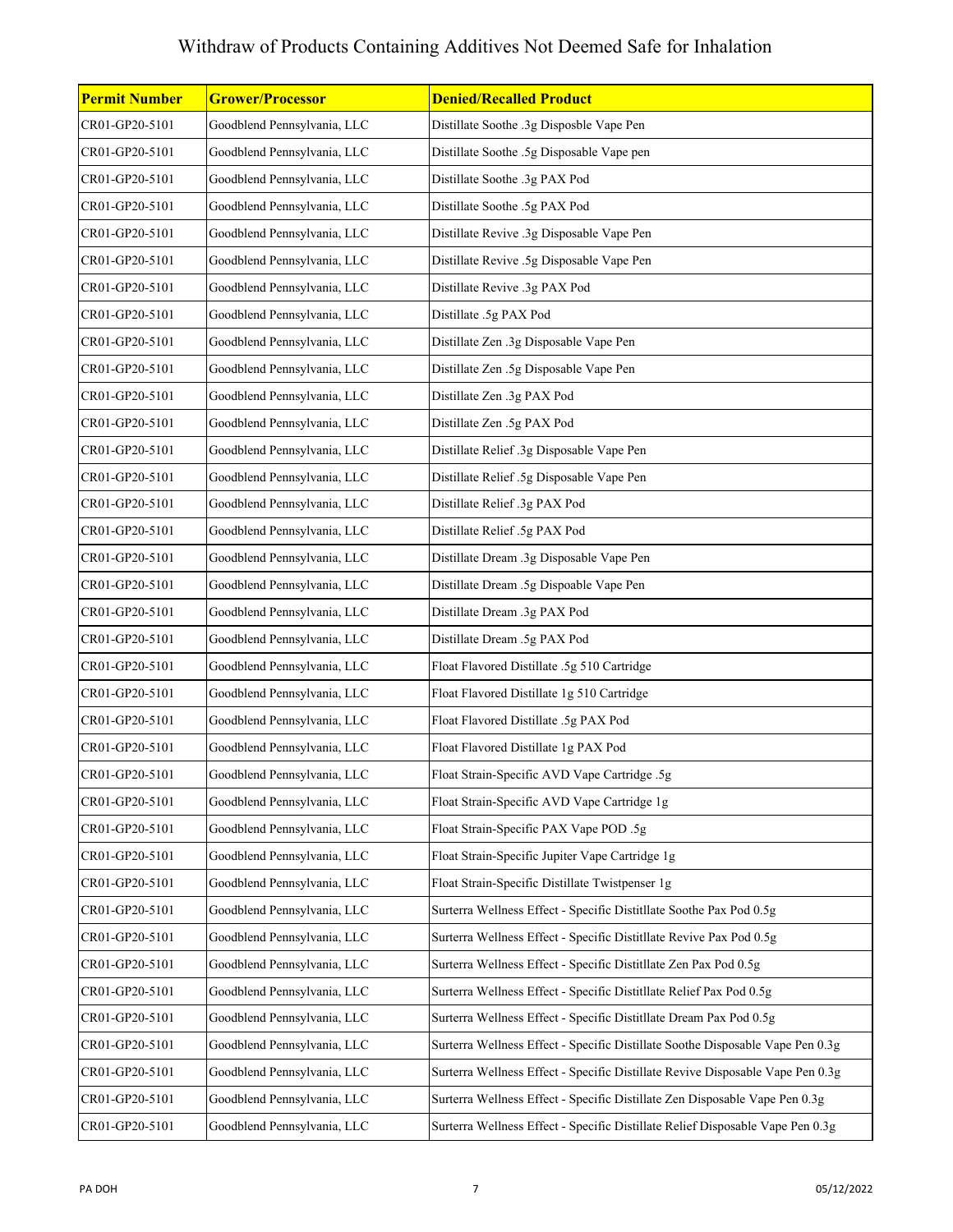| <b>Permit Number</b> | <b>Grower/Processor</b>     | <b>Denied/Recalled Product</b>                                                |
|----------------------|-----------------------------|-------------------------------------------------------------------------------|
| CR01-GP20-5101       | Goodblend Pennsylvania, LLC | Surterra Wellness Effect - Specific Distillate Dream Disposable Vape Pen 0.3g |
| GP-4006-17           | GTI Pennsylvania, LLC       | &Shine Vape Cartridge -- Indica 500mg                                         |
| GP-4006-17           | GTI Pennsylvania, LLC       | &Shine Vape Cartridge -- Indica 1g                                            |
| GP-4006-17           | GTI Pennsylvania, LLC       | &Shine Vape Cartridge -- Sativa 500mg                                         |
| GP-4006-17           | GTI Pennsylvania, LLC       | &Shine Vape Cartridge -- Sativa 1g                                            |
| GP-4006-17           | GTI Pennsylvania, LLC       | &Shine Vape Cartridge -- Hybrid 500mg                                         |
| GP-4006-17           | GTI Pennsylvania, LLC       | &Shine Vape Cartridge -- Hybrid 1g                                            |
|                      |                             |                                                                               |
| GP-6009-17           | Holistic Farms, LLC         | Strane Blue Dream PAX Pod .5g                                                 |
| GP-6009-17           | Holistic Farms, LLC         | Strane Blue Dream Cartridge .5g                                               |
| GP-6009-17           | Holistic Farms, LLC         | Strane Blue Dream Cartrige 1g                                                 |
| GP-6009-17           | Holistic Farms, LLC         | Strane Dosi PAX Pod .5g                                                       |
| GP-6009-17           | Holistic Farms, LLC         | Strane Dosi Cartridge .5g                                                     |
| GP-6009-17           | Holistic Farms, LLC         | Strane Dosi Cartridge 1g                                                      |
| GP-6009-17           | Holistic Farms, LLC         | Strane Gelato PAX pod .5g                                                     |
| GP-6009-17           | Holistic Farms, LLC         | Strane Gelato Cartridge .5g                                                   |
| GP-6009-17           | Holistic Farms, LLC         | Strane Gelato Cartridge 1g                                                    |
| GP-6009-17           | Holistic Farms, LLC         | Strane GOJI OG PAX pod .5g                                                    |
| GP-6009-17           | Holistic Farms, LLC         | Strane GOJI OG Cartridge .5g                                                  |
| GP-6009-17           | Holistic Farms, LLC         | Strane GOJI OG Cartridge 1g                                                   |
|                      |                             |                                                                               |
|                      |                             |                                                                               |
|                      |                             |                                                                               |
| GP-6009-17           | Holistic Farms, LLC         | Strane Headband PAX pod .5g                                                   |
| GP-6009-17           | Holistic Farms, LLC         | Strane Headband Cartridge .5g                                                 |
| GP-6009-17           | Holistic Farms, LLC         | Strane Headband Cartridge 1g                                                  |
| GP-6009-17           | Holistic Farms, LLC         | Strane Jack Herer PAX pod .5g                                                 |
| GP-6009-17           | Holistic Farms, LLC         | Strane Jack Herer Cartridge .5g                                               |
| GP-6009-17           | Holistic Farms, LLC         | Strane Jack Herer Cartridge 1g                                                |
| GP-6009-17           | Holistic Farms, LLC         | Strane King Louis XIII PAX pod .5g                                            |
| GP-6009-17           | Holistic Farms, LLC         | Strane King Louis XIII Cartridge .5g                                          |
| GP-6009-17           | Holistic Farms, LLC         | Strane King Louis XIII Cartridge 1g                                           |
| GP-6009-17           | Holistic Farms, LLC         | Strane Pineapple Express PAX pod .5g                                          |
| GP-6009-17           | Holistic Farms, LLC         | Strane Pineapple Express Cartridge .5g                                        |
| GP-6009-17           | Holistic Farms, LLC         | Strane Pineapple Express Cartridge 1g                                         |
| GP-6009-17           | Holistic Farms, LLC         | Strane Sour Diesel PAX pod .5g                                                |
| GP-6009-17           | Holistic Farms, LLC         | Strane Sour Diesel Cartridge .5g                                              |
| GP-6009-17           | Holistic Farms, LLC         | Strane Sour Diesel Cartridge 1g                                               |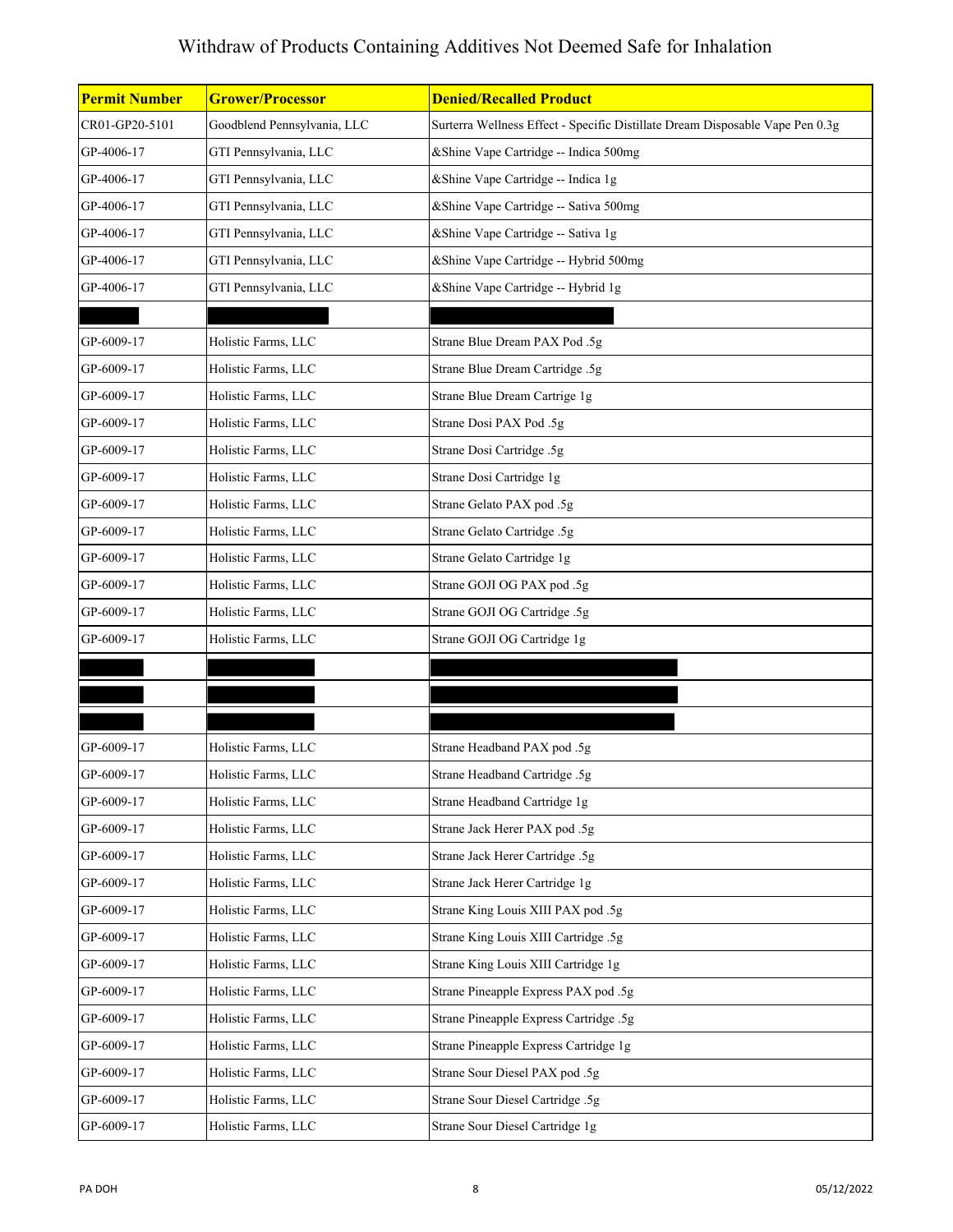| <b>Permit Number</b> | <b>Grower/Processor</b> | <b>Denied/Recalled Product</b>        |
|----------------------|-------------------------|---------------------------------------|
| GP-6009-17           | Holistic Farms, LLC     | Strane Strawberry Cough PAX pod .5g   |
| GP-6009-17           | Holistic Farms, LLC     | Strane Strawberry Cough Cartridge .5g |
| GP-6009-17           | Holistic Farms, LLC     | Strane Strawberry Cough Cartridge 1g  |
| GP-6009-17           | Holistic Farms, LLC     | Strane Strawnana PAX pod .5g          |
| GP-6009-17           | Holistic Farms, LLC     | Strane Strawnana Cartridge .5g        |
| GP-6009-17           | Holistic Farms, LLC     | Strane Strawnana Cartridge 1g         |
| GP-6009-17           | Holistic Farms, LLC     | Strane Sunset Sherbert PAX pod .5g    |
| GP-6009-17           | Holistic Farms, LLC     | Strane Sunset Sherbert Cartridge .5g  |
| GP-6009-17           | Holistic Farms, LLC     | Strane Sunset Sherbert Cartridge 1g   |
| GP-6009-17           | Holistic Farms, LLC     | Strane Super Lemon Haze PAX pod .5g   |
| GP-6009-17           | Holistic Farms, LLC     | Strane Super Lemon Haze Cartridge .5g |
| GP-6009-17           | Holistic Farms, LLC     | Strane Super Lemon Haze Cartridge 1g  |
| GP-6009-17           | Holistic Farms, LLC     | Strane WIFI PAX pod .5g               |
| GP-6009-17           | Holistic Farms, LLC     | Strane WIFI Cartridge .5g             |
| GP-6009-17           | Holistic Farms, LLC     | Strane WIFI Cartridge 1g              |
| GP-6009-17           | Holistic Farms, LLC     | Strane Zkittlez PAX pod .5g           |
| GP-6009-17           | Holistic Farms, LLC     | Strane Zkittlez Cartridge .5g         |
| GP-6009-17           | Holistic Farms, LLC     | Strane Zkittlez Cartridge 1g          |
| GP-3010-17           | Ilera Healthcare, LLC   | Breathe Vapes .5g Cartridge           |
| GP-3010-17           | Ilera Healthcare, LLC   | Breathe Vapes 1g Cartridge            |
| GP-3010-17           | Ilera Healthcare, LLC   | Breathe Vapes .25 disposable pen      |
| GP-3010-17           | Ilera Healthcare, LLC   | Dream Vapes 1g cartridge              |
| GP-3010-17           | Ilera Healthcare, LLC   | Dream Vapes .5 g cartridge            |
| GP-3010-17           | Ilera Healthcare, LLC   | Dream Vapes .25g disposable pen       |
| GP-3010-17           | Ilera Healthcare, LLC   | Freedom Vapes 1g cartridge            |
| GP-3010-17           | Ilera Healthcare, LLC   | Freedom Vapes .5g cartridge           |
| GP-3010-17           | Ilera Healthcare, LLC   | Freedom Vapes .25g disposable pen     |
| GP-3010-17           | Ilera Healthcare, LLC   | Kind Tree Vapes 1g cartridge          |
| GP-3010-17           | Ilera Healthcare, LLC   | Kind Tree Vapes .5g cartridge         |
| GP-3010-17           | Ilera Healthcare, LLC   | Kind Tree Vapes .25g disposable pen   |
| GP-3010-17           | Ilera Healthcare, LLC   | OHM Vapes 1g cartridge                |
| GP-3010-17           | Ilera Healthcare, LLC   | OHM Vapes .5g cartridge               |
| GP-3010-17           | Ilera Healthcare, LLC   | OHM Vapes .25g disposable pen         |
| GP-3010-17           | Ilera Healthcare, LLC   | Shine Vapes 1g cartridge              |
| GP-3010-17           | Ilera Healthcare, LLC   | Shine Vapes .5g cartridge             |
| GP-3010-17           | Ilera Healthcare, LLC   | Shine Vapes .25g disposable pen       |
| GP18-4001            | INSA, LLC               | Banana Kush Vape Cartridge 500mg      |
| GP18-4001            | INSA, LLC               | Banana Kush Vape Cartridge 1000mg     |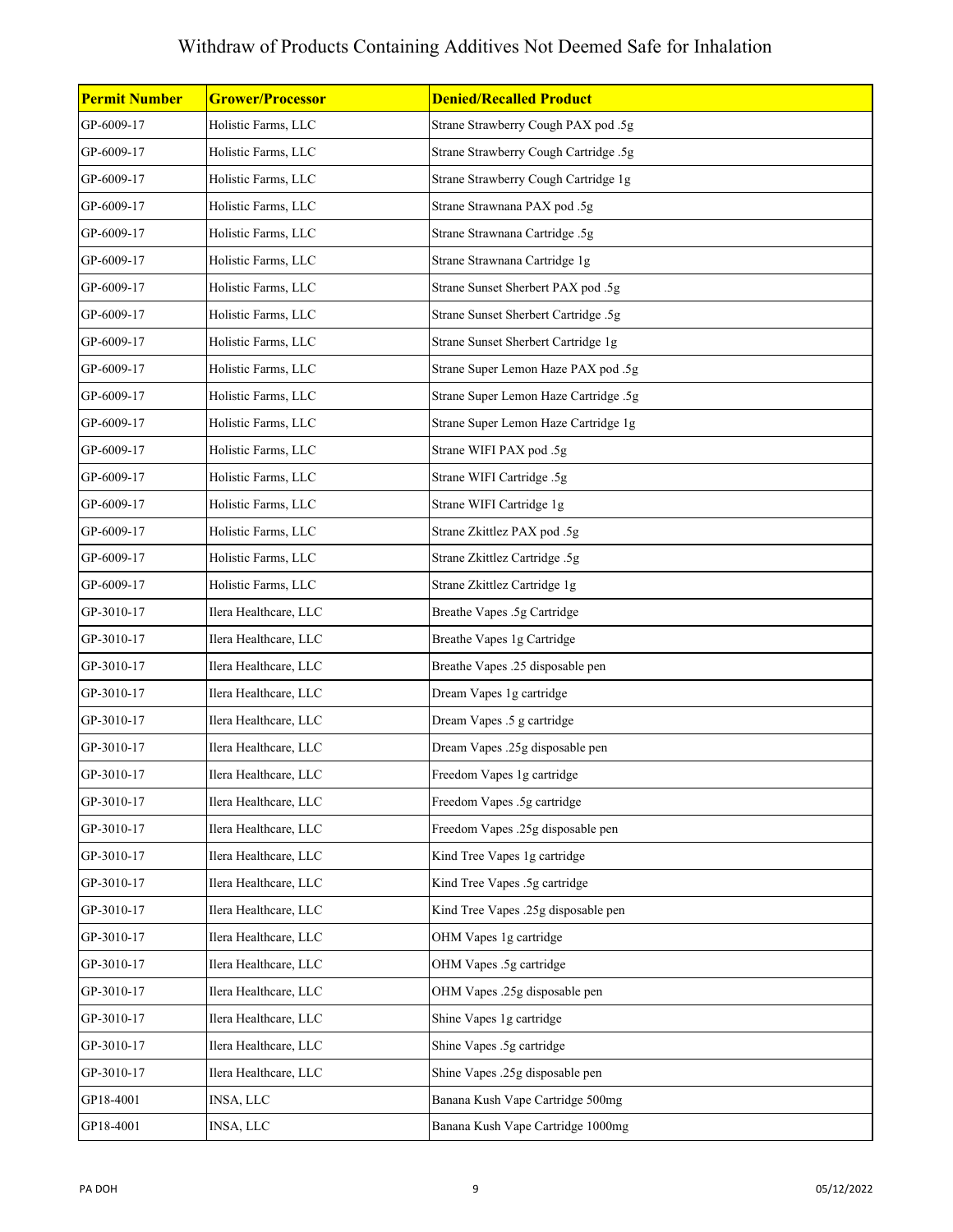| <b>Permit Number</b> | <b>Grower/Processor</b> | <b>Denied/Recalled Product</b>          |
|----------------------|-------------------------|-----------------------------------------|
| GP18-4001            | INSA, LLC               | Blue Dream Vape Cartridge 500mg         |
| GP18-4001            | INSA, LLC               | Blue Dream Vape Cartridge 1000mg        |
| GP18-4001            | INSA, LLC               | Clemetine Vape Cartridge 500mg          |
| GP18-4001            | INSA, LLC               | Clemetine Vape Cartridge 1000mg         |
| GP18-4001            | INSA, LLC               | GSC Vape Cartridge 500mg                |
| GP18-4001            | INSA, LLC               | GSC Vape Cartridge 1000mg               |
| GP18-4001            | INSA, LLC               | King Louie XII Vape Cartridge 500mg     |
| GP18-4001            | INSA, LLC               | King Louie XII Vape Cartridge 1000mg    |
| GP18-4001            | INSA, LLC               | Mimosa Vape Cartridge 500mg             |
| GP18-4001            | INSA, LLC               | Mimosa Vape Cartridge 1000mg            |
| GP18-4001            | INSA, LLC               | Northern Lights Vape Cartridge 500mg    |
| GP18-4001            | INSA, LLC               | Northern Lights Vape Cartridge 1000mg   |
| GP18-4001            | INSA, LLC               | Orange Chai Latte Vape Cartridge 500mg  |
| GP18-4001            | INSA, LLC               | Orange Chai Latte Vape Cartridge 1000mg |
| GP18-4001            | INSA, LLC               | Papaya Rosin Vape Cartridge 500mg       |
| GP18-4001            | INSA, LLC               | Papaya Rosin Vape Cartridge 1000mg      |
| GP18-4001            | INSA, LLC               | Pineapple Express Vape Cartridge 500mg  |
| GP18-4001            | INSA, LLC               | Pineapple Express Vape Cartridge 1000mg |
| GP18-4001            | INSA, LLC               | Red Velvet Cake Vape Cartridge 500mg    |
| GP18-4001            | INSA, LLC               | Red Velvet Cake Vape Cartridge 1000mg   |
| GP18-4001            | INSA, LLC               | Strawberry Cough Vape Cartridge 500mg   |
| GP18-4001            | INSA, LLC               | Strawberry Cough Vape Cartridge 1000mg  |
| GP18-4001            | INSA, LLC               | Wedding Cake Vape Cartridge 500mg       |
| GP18-4001            | INSA, LLC               | Wedding Cake Vape Cartridge 1000mg      |
| GP18-4001            | INSA, LLC               | Winter Mint Vape Cartridge 500mg        |
| GP18-4001            | INSA, LLC               | Winter Mint Vape Cartridge 1000mg       |
| GP18-4001            | INSA, LLC               | Zkittlez (Z-Life) Vape Cartridge 500mg  |
| GP18-4001            | INSA, LLC               | Zkittlez (Z-Life) Vape Cartridge 1000mg |
| GP18-4001            | INSA, LLC               | Banana Kush Dart Pod 500mg              |
| GP18-4001            | INSA, LLC               | Banana Kush Dart Pod 1000mg             |
| GP18-4001            | INSA, LLC               | Blue Dream Dart Pod 500mg               |
| GP18-4001            | INSA, LLC               | Blue Dream Dart Pod 1000mg              |
| GP18-4001            | INSA, LLC               | Clementine Dart Pod 500mg               |
| GP18-4001            | INSA, LLC               | Clementine Dart Pod 1000mg              |
| GP18-4001            | INSA, LLC               | GSC Dart Pod 500mg                      |
| GP18-4001            | INSA, LLC               | GSC Dart Pod 1000mg                     |
| GP18-4001            | INSA, LLC               | King Louie XII Dart Pod 500mg           |
| GP18-4001            | INSA, LLC               | King Louie XII 1000mg                   |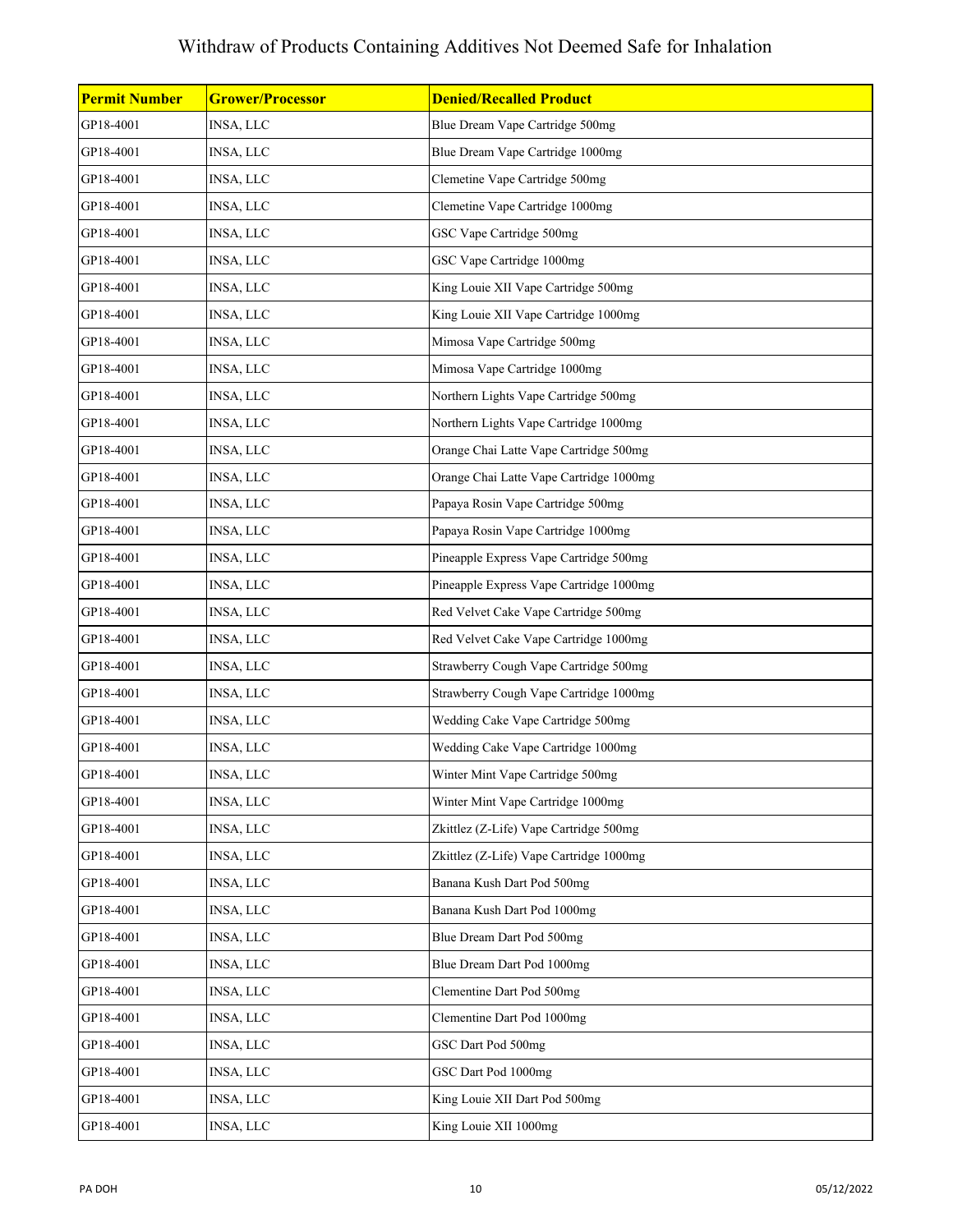| <b>Permit Number</b> | <b>Grower/Processor</b>             | <b>Denied/Recalled Product</b>                                |
|----------------------|-------------------------------------|---------------------------------------------------------------|
| GP18-4001            | INSA, LLC                           | Mimosa Dart Pod 500mg                                         |
| GP18-4001            | INSA, LLC                           | Mimosa Dart Pod 1000mg                                        |
| GP18-4001            | <b>INSA, LLC</b>                    | Northern Lights Dart Pod 500mg                                |
| GP18-4001            | INSA, LLC                           | Northern Lights Dart Pod 1000mg                               |
| GP18-4001            | INSA, LLC                           | Orange Chai Latte Dart Pod 500mg                              |
| GP18-4001            | INSA, LLC                           | Orange Chair Latte Dart Pod 1000mg                            |
| GP18-4001            | INSA, LLC                           | Papaya Rosin Dart Pod 500mg                                   |
| GP18-4001            | INSA, LLC                           | Papaya Rosin Dart Pod 1000mg                                  |
| GP18-4001            | INSA, LLC                           | Pineapple Express Dart Pod 500mg                              |
| GP18-4001            | INSA, LLC                           | Pineapple Express Dart Pod 1000mg                             |
| GP18-4001            | INSA, LLC                           | Red Velvet Cake Dart Pod 500mg                                |
| GP18-4001            | INSA, LLC                           | Red Velvet Cake Dart Pod 1000mg                               |
| GP18-4001            | INSA, LLC                           | Strawberry Cough Dart Pod 500mg                               |
| GP18-4001            | INSA, LLC                           | Strawberry Cough Dart Pod 1000mg                              |
| GP18-4001            | INSA, LLC                           | Wedding Cake Dart Pod 500mg                                   |
| GP18-4001            | INSA, LLC                           | Wedding Cake Dart Pod 1000mg                                  |
| GP18-4001            | INSA, LLC                           | Winter Mint Dart Pod 500mg                                    |
| GP18-4001            | INSA, LLC                           | Winter Mint Dart Pod 1000mg                                   |
| GP18-4001            | INSA, LLC                           | Zkittlez (Z-Life) Dart Pod 500mg                              |
| GP18-4001            | <b>INSA, LLC</b>                    | Zkittlez (Z-Life) Dart Pod 1000mg                             |
| CR08-GP19-1404       | MLH Explorations, LLC               | MuV Pure Blueberry Indica Pen                                 |
| CR08-GP19-1404       | MLH Explorations, LLC               | MuV Pure Maui Wowie Sativa Pen                                |
| CR08-GP19-1404       | MLH Explorations, LLC               | MuV Pure Blueberry indica Cartridge                           |
| CR08-GP19-1404       | MLH Explorations, LLC               | MuV Pure maui Wowie sativa Cartridge                          |
| GP-2018-17           | Pennsylvania Medical Solutions, LLC | The Lab Northern Lights Extract Disposable Vaporizer .3g      |
| GP-2018-17           | Pennsylvania Medical Solutions, LLC | The Lab Extract Disposable Vaporizer-Mimosa .3g               |
| GP-2018-17           | Pennsylvania Medical Solutions, LLC | The Lab Extract Disposable Vaporizer-Grape Goji .3g           |
| GP-2018-17           | Pennsylvania Medical Solutions, LLC | The Lab Extract Disposable Vaporizer - Grand Daddy Purple .3g |
| GP-2018-17           | Pennsylvania Medical Solutions, LLC | The Lab Extract Disposable Vaporizer - Gelato .3g             |
| GP-2018-17           | Pennsylvania Medical Solutions, LLC | The Lab Extract Disposable Vaporizer - Cannalope Haze .3g     |
| GP-2018-17           | Pennsylvania Medical Solutions, LLC | The Lab Extract Disposable Vaporizer- Blue Raspberry .3g      |
| GP-2018-17           | Pennsylvania Medical Solutions, LLC | The Lab Extract Disposable Vaporizer - Blackberry Kush .3g    |
| GP-2018-17           | Pennsylvania Medical Solutions, LLC | The Lab Extract Disposable Vaporizer- Apple Jack .3g          |
| GP-2018-17           | Pennsylvania Medical Solutions, LLC | The Lab Extract Disposable Vaporizer- Afghani Kush .3g        |
| GP-2018-17           | Pennsylvania Medical Solutions, LLC | The Lab Extract Disposable Vaporizer- Acapulco Gold .3g       |
| GP-2018-17           | Pennsylvania Medical Solutions, LLC | The Lab Extract Disposable Vaporizer- 24K Gold Punch .3g      |
| GP-2018-17           | Pennsylvania Medical Solutions, LLC | The Lab Extract Disposable Vaporizer - White Fire .3g         |
| GP-2018-17           | Pennsylvania Medical Solutions, LLC | The Lab Extract Disposable Vaporizer - Wedding Cake .3g       |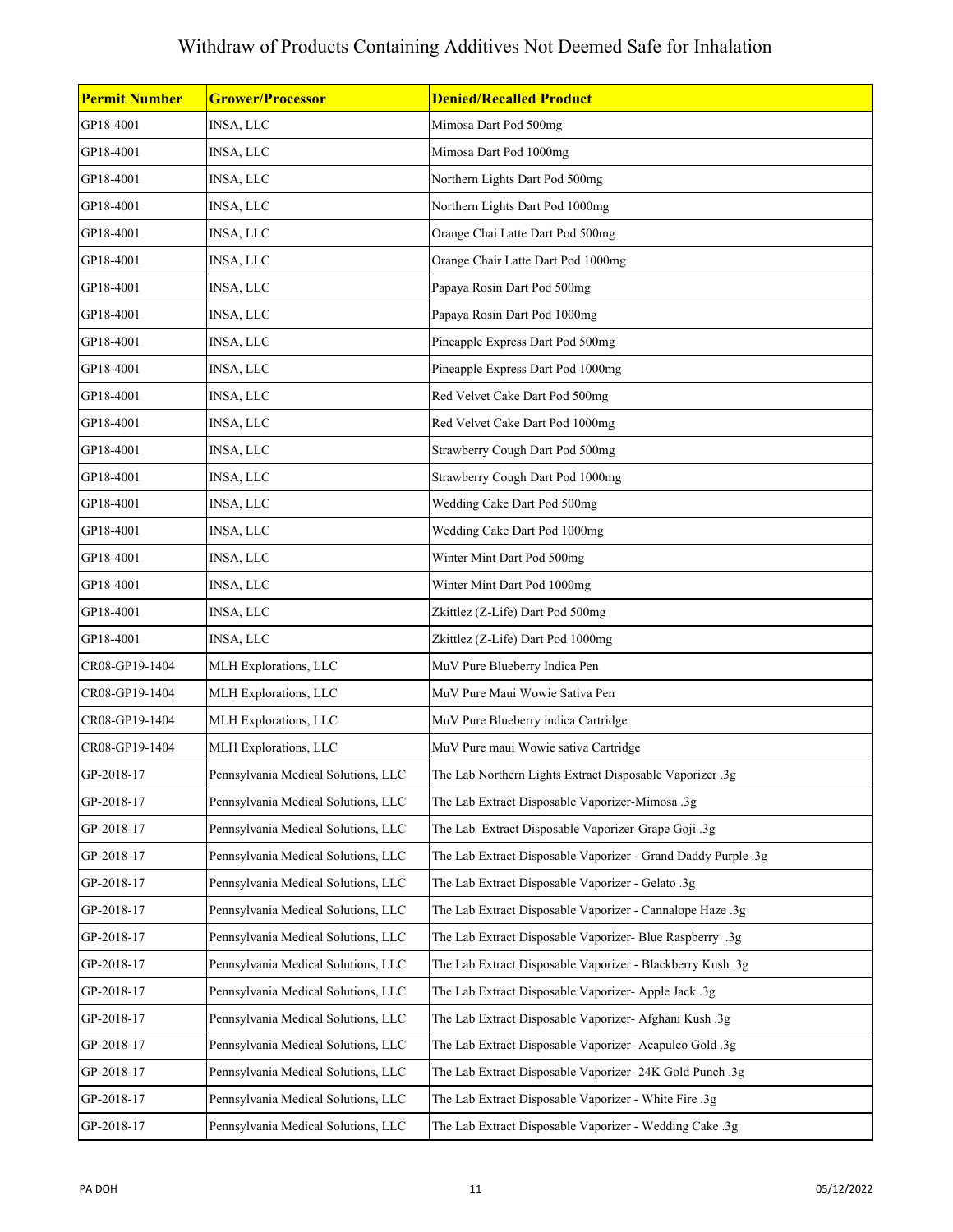| <b>Permit Number</b> | <b>Grower/Processor</b>             | <b>Denied/Recalled Product</b>                                |
|----------------------|-------------------------------------|---------------------------------------------------------------|
| GP-2018-17           | Pennsylvania Medical Solutions, LLC | The Lab Extract Disposable Vaporizer - Trainwreck .3g         |
| GP-2018-17           | Pennsylvania Medical Solutions, LLC | The Lab Extract Disposable Vaporizer - Thin Mint .3g          |
| GP-2018-17           | Pennsylvania Medical Solutions, LLC | The Lab Extract Disposable Vaporizer - Super Lemon Haze .3g   |
| GP-2018-17           | Pennsylvania Medical Solutions, LLC | The Lab Extract Disposable Vaporizer - Sunset Sherbet .3g     |
| GP-2018-17           | Pennsylvania Medical Solutions, LLC | The Lab Extract Disposable Vaporizer - Upside-down Cake .3g   |
| GP-2018-17           | Pennsylvania Medical Solutions, LLC | The lab Extract Disposable Vaporizer - Northern Lights .5g    |
| GP-2018-17           | Pennsylvania Medical Solutions, LLC | The Lab Extract Disposable Vaporizer - Mimosa .5g             |
| GP-2018-17           | Pennsylvania Medical Solutions, LLC | The Lab Extract Disposable Vaporizer - Grape Goji .5g         |
| GP-2018-17           | Pennsylvania Medical Solutions, LLC | The Lab Extract Disposable Vaporizer - Grand Daddy Purple .5g |
| GP-2018-17           | Pennsylvania Medical Solutions, LLC | The Lab Extract Disposable Vaporizer - Gelato .5g             |
| GP-2018-17           | Pennsylvania Medical Solutions, LLC | The Lab Extract Disposable Vaporizer - Cannalope Haze .5g     |
| GP-2018-17           | Pennsylvania Medical Solutions, LLC | The Lab Extract Disposable Vaporizer - Blue Raspberry .5g     |
| GP-2018-17           | Pennsylvania Medical Solutions, LLC | The Lab Extract Dispoable Vaporizer - Blackberry Kush .5g     |
| GP-2018-17           | Pennsylvania Medical Solutions, LLC | The Lab Extract Disposable Vaporizer - Apple jack .5g         |
| GP-2018-17           | Pennsylvania Medical Solutions, LLC | The Lab Extract Dispoable Vaporizer - Afghani Kush .5g        |
| GP-2018-17           | Pennsylvania Medical Solutions, LLC | The Lab Extract Disposable Vaporizer - Acapulco Gold .5g      |
| GP-2018-17           | Pennsylvania Medical Solutions, LLC | The Lab Extract Disposable Vaporizer - 24K Gold Punch .5g     |
| GP-2018-17           | Pennsylvania Medical Solutions, LLC | The Lab Extract Disposable Vaporizier - White Fire .5g        |
| GP-2018-17           | Pennsylvania Medical Solutions, LLC | The Lab Extract Dispoable Vaporizer - Wedding Cake .5g        |
| GP-2018-17           | Pennsylvania Medical Solutions, LLC | The Lab Extract Dispoable Vaporizer - Trainwreck .5g          |
| GP-2018-17           | Pennsylvania Medical Solutions, LLC | The Lab Extract Disposable Vaporizer - Thin Mint .5g          |
| GP-2018-17           | Pennsylvania Medical Solutions, LLC | The Lab Extract Disposable Vaporizer - Super Lemon Haze .5g   |
| GP-2018-17           | Pennsylvania Medical Solutions, LLC | The Lab Extract Disposable Vaporizer - Sunset Sherbet .5g     |
| GP-2018-17           | Pennsylvania Medical Solutions, LLC | The Lab Extract Dispoable Vaporizer - Upside-down Cake .5g    |
| GP18-5009            | PennAlt Organics, Inc               | Flower Concentrate 1g                                         |
| GP18-5009            | PennAlt Organics, Inc               | Flower Concentrate 3.5g                                       |
| GP18-5009            | PennAlt Organics, Inc               | Distillate Cartridge .5g Twisted Citrus                       |
| GP18-5009            | PennAlt Organics, Inc               | Distillate Cartridge .5g Orange Sherbert                      |
| GP18-5009            | PennAlt Organics, Inc               | Distillate Cartridge .5g Blue Glue                            |
| GP18-5009            | PennAlt Organics, Inc               | Distillate Cartridge .5g Jack's Dream                         |
| GP18-5009            | PennAlt Organics, Inc               | Distillate Cartridge .5g Sour Lemon                           |
| GP18-5009            | PennAlt Organics, Inc               | Distillate Cartridge .5g Green Dream                          |
| GP18-5009            | PennAlt Organics, Inc               | Distillate Cartridge .5g Blue Moon                            |
| GP18-5009            | PennAlt Organics, Inc               | Distillate Cartridge .5g Cali Blood orange                    |
| GP18-5009            | PennAlt Organics, Inc               | Distillate Cartridge .5g Blueberry Haze                       |
| GP18-5009            | PennAlt Organics, Inc               | Distillate Cartridge .5g Citrus Sleeper                       |
| GP18-5009            | PennAlt Organics, Inc               | Distillate Cartridge .5g Blueberry Lemonade                   |
| GP18-5009            | PennAlt Organics, Inc               | Distillate Cartridge .5g BluNanium                            |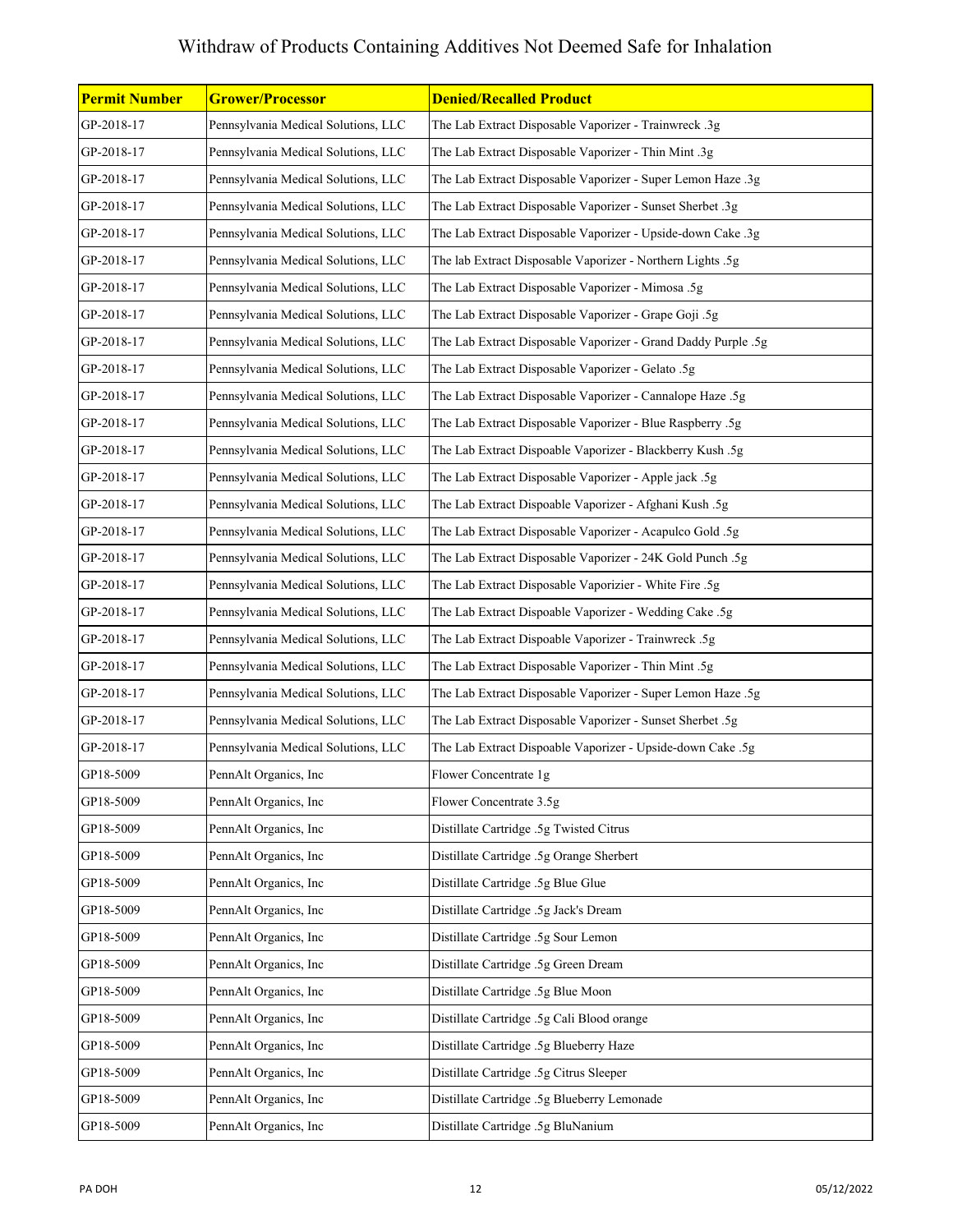| <b>Permit Number</b> | <b>Grower/Processor</b> | <b>Denied/Recalled Product</b>                                  |
|----------------------|-------------------------|-----------------------------------------------------------------|
| GP18-5009            | PennAlt Organics, Inc   | Distillate Cartridge .5g Dogg Pound Haze                        |
| GP18-5009            | PennAlt Organics, Inc   | Distillate Cartridge .5g DPG x rainbow                          |
| GP18-5009            | PennAlt Organics, Inc   | Distillate Cartridge .5g Blood Orange Bananium                  |
| GP18-5009            | PennAlt Organics, Inc   | Distillate Cartridge .5g Rainbow Sherbert                       |
| GP18-5009            | PennAlt Organics, Inc   | Distillate Cartridge .5g Blue Dream                             |
| GP18-5009            | PennAlt Organics, Inc   | Distillate Cartridge .5g Lemon Pound Cake                       |
| GP18-5009            | PennAlt Organics, Inc   | Distillate Cartridge .5g Cali Canine                            |
| GP18-5009            | PennAlt Organics, Inc   | Distillate Cartridge 1g Twisted Citrus                          |
| GP18-5009            | PennAlt Organics, Inc   | Distillate Cartridge 1g Orange Sherbert                         |
| GP18-5009            | PennAlt Organics, Inc   | Distillate Cartridge 1g Blue Glue                               |
| GP18-5009            | PennAlt Organics, Inc   | Distillate Cartridge 1g Jack's Dream                            |
| GP18-5009            | PennAlt Organics, Inc   | Distillate Cartridge 1g Sour Lemon                              |
| GP18-5009            | PennAlt Organics, Inc   | Distillate Cartridge 1g Green Dream                             |
| GP18-5009            | PennAlt Organics, Inc   | Distillate Cartridge 1g Blue Moon                               |
| GP18-5009            | PennAlt Organics, Inc   | Distillate Cartridge 1g Cali Blood orange                       |
| GP18-5009            | PennAlt Organics, Inc   | Distillate Cartridge 1g Blueberry Haze                          |
| GP18-5009            | PennAlt Organics, Inc   | Distillate Cartridge 1g Citrus Sleeper                          |
| GP18-5009            | PennAlt Organics, Inc   | Distillate Cartridge 1g Blueberry Lemonade                      |
| GP18-5009            | PennAlt Organics, Inc   | Distillate Cartridge 1g BluNanium                               |
| GP18-5009            | PennAlt Organics, Inc   | Distillate Cartridge 1g Dogg Pound Haze                         |
| GP18-5009            | PennAlt Organics, Inc   | Distillate Cartridge 1g DPG x rainbow                           |
| GP18-5009            | PennAlt Organics, Inc   | Distillate Cartridge 1g Blood Orange Bananium                   |
| GP18-5009            | PennAlt Organics, Inc   | Distillate Cartridge 1g Rainbow Sherbert                        |
| GP18-5009            | PennAlt Organics, Inc   | Distillate Cartridge 1g Blue Dream                              |
| GP18-5009            | PennAlt Organics, Inc   | Distillate Cartridge 1g Lemon Pound Cake                        |
| GP18-5009            | PennAlt Organics, Inc   | Distillate Cartridge 1g Cali Canine                             |
| GP-5016-17           | PurePenn, LLC           | Moxie Liquid Distillate Dart Pod -Apple Cider Donut .5g         |
| GP-5016-17           | PurePenn, LLC           | Moxie Liquid Distillate Dart Pod -Apple Cider Donut 1g          |
| GP-5016-17           | PurePenn, LLC           | Moxie Liquid Distillate Dart Pod - Blackberry Kush with CBD .5g |
| GP-5016-17           | PurePenn, LLC           | Moxie Liquid Distillate Dart Pod - Blackberry Kush with CBD 1g  |
| GP-5016-17           | PurePenn, LLC           | Moxie Liquid Distillate Dart Pod - Blackberry Kush .5g          |
| GP-5016-17           | PurePenn, LLC           | Moxie Liquid Distillate Dart Pod - Blackberry Kush 1g           |
| GP-5016-17           | PurePenn, LLC           | Moxie Liquid Distillate Dart Pod - Blackberry Pineapple .5g     |
| GP-5016-17           | PurePenn, LLC           | Moxie Liquid Distillate Dart Pod - Blackberry Pineapple 1g      |
| GP-5016-17           | PurePenn, LLC           | Moxie Liquid Distillate Dart Pod - Blueberry Muffin .5g         |
| GP-5016-17           | PurePenn, LLC           | Moxie Liquid Distillate Dart Pod - Blueberry Muffin 1g          |
| GP-5016-17           | PurePenn, LLC           | Moxie Liquid Distillate Dart Pod - Candy Cane .5g               |
| GP-5016-17           | PurePenn, LLC           | Moxie Liquid Distillate Dart Pod - Candy Cane 1g                |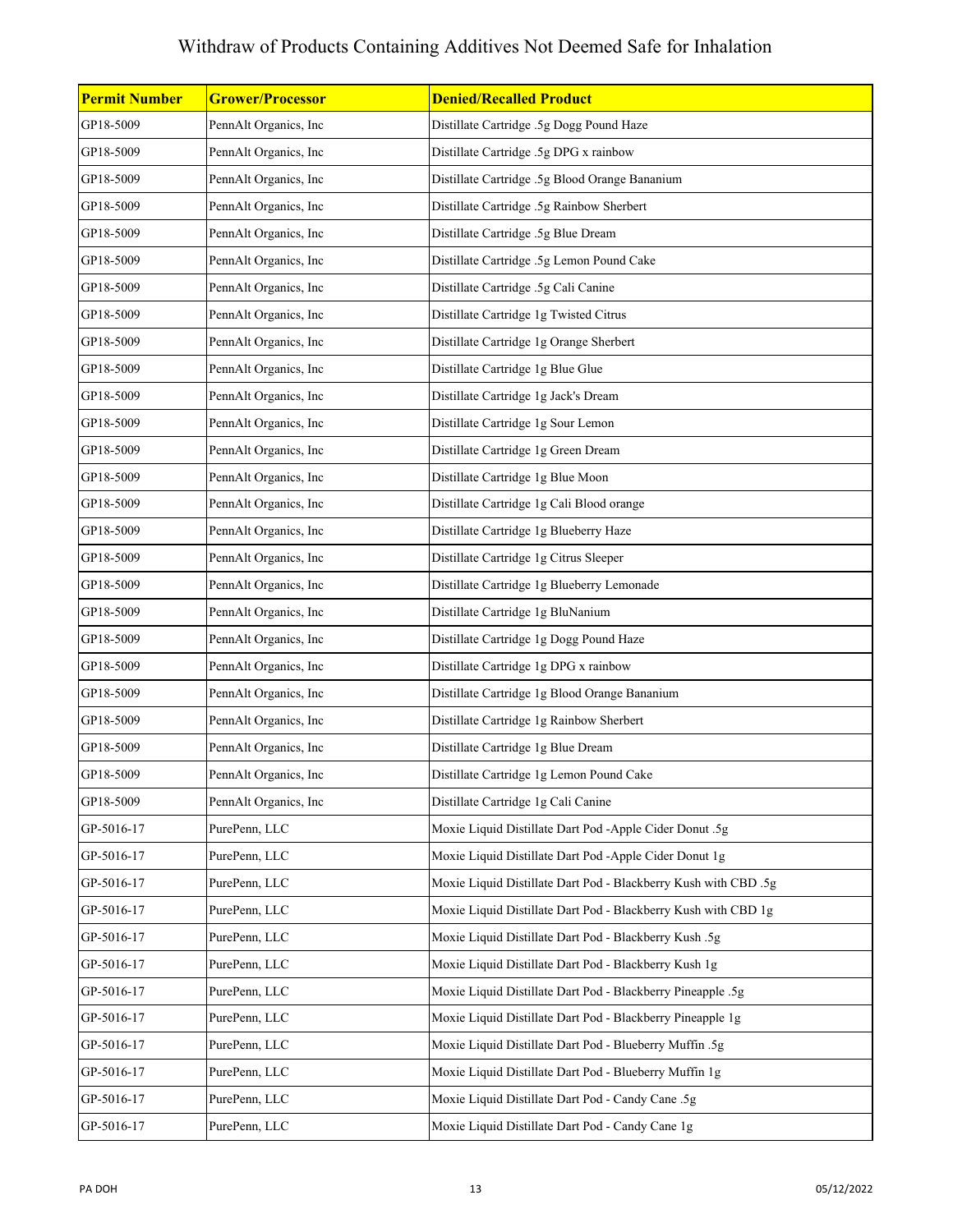| <b>Permit Number</b> | <b>Grower/Processor</b> | <b>Denied/Recalled Product</b>                                   |
|----------------------|-------------------------|------------------------------------------------------------------|
| GP-5016-17           | PurePenn, LLC           | Moxie Liquid Distillate Dart Pod - Cherry Rootbeer .5g           |
| GP-5016-17           | PurePenn, LLC           | Moxie Liquid Distillate Dart Pod - Cherry Rootbeer 1g            |
| GP-5016-17           | PurePenn, LLC           | Moxie Liquid Distillate Dart Pod - Cran-Apple .5g                |
| GP-5016-17           | PurePenn, LLC           | Moxie Liquid Distillate Dart Pod - Cran-Apple 1g                 |
| GP-5016-17           | PurePenn, LLC           | Moxie Liquid Distillate Dart Pod - Cranberry Spritz .5g          |
| GP-5016-17           | PurePenn, LLC           | Moxie Liquid Distillate Dart Pod - Cranberry Spritz 1g           |
| GP-5016-17           | PurePenn, LLC           | Moxie Liquid Distillate Dart Pod - Diced Pineapple with CBD.5g   |
| GP-5016-17           | PurePenn, LLC           | Moxie Liquid Distillate Dart Pod - Diced Pineapple with CBD 1g   |
| GP-5016-17           | PurePenn, LLC           | Moxie Liquid Distillate Dart Pod - Diced Pineapple .5g           |
| GP-5016-17           | PurePenn, LLC           | Moxie Liquid Distillate Dart Pod - Diced Pineapple 1g            |
| GP-5016-17           | PurePenn, LLC           | Moxie Liquid Distillate Dart Pod - Earl Grey Flavor with CBD .5g |
| GP-5016-17           | PurePenn, LLC           | Moxie Liquid Distillate Dart Pod -Earl Grey Flavor with CBD 1g   |
| GP-5016-17           | PurePenn, LLC           | Moxie Liquid Distillate Dart Pod - Earl Grey Flavor .5g          |
| GP-5016-17           | PurePenn, LLC           | Moxie Liquid Distillate Dart Pod -Earl Grey Flavor 1g            |
| GP-5016-17           | PurePenn, LLC           | Moxie Liquid Distillate Dart Pod - Hot Toddy .5g                 |
| GP-5016-17           | PurePenn, LLC           | Moxie Liquid Distillate Dart Pod -Hot Toddy 1g                   |
| GP-5016-17           | PurePenn, LLC           | Moxie Liquid Distillate Dart Pod - Lemon Lime .5g                |
| GP-5016-17           | PurePenn, LLC           | Moxie Liquid Distillate Dart Pod -Lemon Lime 1g                  |
| GP-5016-17           | PurePenn, LLC           | Moxie Liquid Distillate Dart Pod -Lime Diesel .5g                |
| GP-5016-17           | PurePenn, LLC           | Moxie Liquid Distillate Dart Pod - Lime Diesel 1g                |
| GP-5016-17           | PurePenn, LLC           | Moxie Liquid Distillate Dart Pod -Linzer Cookie .5g              |
| GP-5016-17           | PurePenn, LLC           | Moxie Liquid Distillate Dart Pod - Linzer Cookie 1g              |
| GP-5016-17           | PurePenn, LLC           | Moxie Liquid Distillate Dart Pod -L'Orange .5g                   |
| GP-5016-17           | PurePenn, LLC           | Moxie Liquid Distillate Dart Pod - L'Orange 1g                   |
| GP-5016-17           | PurePenn, LLC           | Moxie Liquid Distillate Dart Pod -Mango Kush with CBD .5g        |
| GP-5016-17           | PurePenn, LLC           | Moxie Liquid Distillate Dart Pod - Mango Kush with CBD 1g        |
| GP-5016-17           | PurePenn, LLC           | Moxie Liquid Distillate Dart Pod -Mango Kush .5g                 |
| GP-5016-17           | PurePenn, LLC           | Moxie Liquid Distillate Dart Pod - Mango Kush 1g                 |
| GP-5016-17           | PurePenn, LLC           | Moxie Liquid Distillate Dart Pod -Maui Wowie with CBD .5g        |
| GP-5016-17           | PurePenn, LLC           | Moxie Liquid Distillate Dart Pod - Maui Wowie with CBD 1g        |
| GP-5016-17           | PurePenn, LLC           | Moxie Liquid Distillate Dart Pod -Maui Wowie .5g                 |
| GP-5016-17           | PurePenn, LLC           | Moxie Liquid Distillate Dart Pod - Maui Wowie 1g                 |
| GP-5016-17           | PurePenn, LLC           | Moxie Liquid Distillate Dart Pod -Melon Berry .5g                |
| GP-5016-17           | PurePenn, LLC           | Moxie Liquid Distillate Dart Pod - Melon Berry 1g                |
| GP-5016-17           | PurePenn, LLC           | Moxie Liquid Distillate Dart Pod -Melon Wreck .5g                |
| GP-5016-17           | PurePenn, LLC           | Moxie Liquid Distillate Dart Pod - Melon Wreck 1g                |
| GP-5016-17           | PurePenn, LLC           | Moxie Liquid Distillate Dart Pod -Orange Cinnamon .5g            |
| GP-5016-17           | PurePenn, LLC           | Moxie Liquid Distillate Dart Pod - Orange Cinnamon 1g            |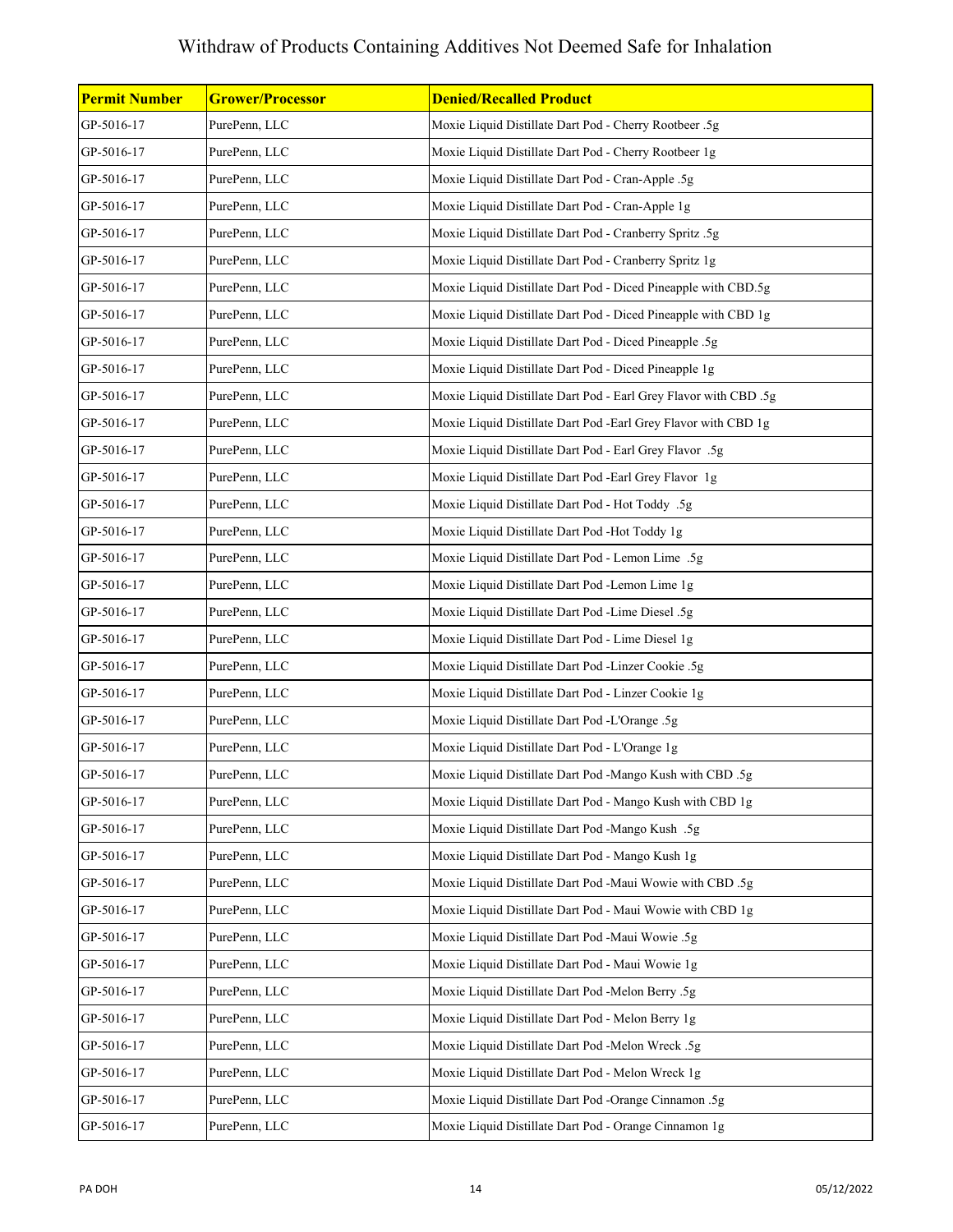| Permit Number | <b>Grower/Processor</b> | <b>Denied/Recalled Product</b>                                   |
|---------------|-------------------------|------------------------------------------------------------------|
| GP-5016-17    | PurePenn, LLC           | Moxie Liquid Distillate Dart Pod -Peach Colada .5g               |
| GP-5016-17    | PurePenn, LLC           | Moxie Liquid Distillate Dart Pod - Peach Colada 1g               |
| GP-5016-17    | PurePenn, LLC           | Moxie Liquid Distillate Dart Pod -Peach Melba .5g                |
| GP-5016-17    | PurePenn, LLC           | Moxie Liquid Distillate Dart Pod - Peach Melba 1g                |
| GP-5016-17    | PurePenn, LLC           | Moxie Liquid Distillate Dart Pod -Peach Rings with CBD .5g       |
| GP-5016-17    | PurePenn, LLC           | Moxie Liquid Distillate Dart Pod - Peach Rings with CBD 1g       |
| GP-5016-17    | PurePenn, LLC           | Moxie Liquid Distillate Dart Pod -Peach Rings .5g                |
| GP-5016-17    | PurePenn, LLC           | Moxie Liquid Distillate Dart Pod - Peach Rings 1g                |
| GP-5016-17    | PurePenn, LLC           | Moxie Liquid Distillate Dart Pod -Peaches & Cream .5g            |
| GP-5016-17    | PurePenn, LLC           | Moxie Liquid Distillate Dart Pod - Peaches & Cream 1g            |
| GP-5016-17    | PurePenn, LLC           | Moxie Liquid Distillate Dart Pod -Peppermint with CBD .5g        |
| GP-5016-17    | PurePenn, LLC           | Moxie Liquid Distillate Dart Pod - Peppermint with CBD 1g        |
| GP-5016-17    | PurePenn, LLC           | Moxie Liquid Distillate Dart Pod -Peppermint .5g                 |
| GP-5016-17    | PurePenn, LLC           | Moxie Liquid Distillate Dart Pod - Peppermint 1g                 |
| GP-5016-17    | PurePenn, LLC           | Moxie Liquid Distillate Dart Pod -Pina Colada with CBD .5g       |
| GP-5016-17    | PurePenn, LLC           | Moxie Liquid Distillate Dart Pod - Pina Colada with CBD 1g       |
| GP-5016-17    | PurePenn, LLC           | Moxie Liquid Distillate Dart Pod -Pina Colada .5g                |
| GP-5016-17    | PurePenn, LLC           | Moxie Liquid Distillate Dart Pod - Pina Colada 1g                |
| GP-5016-17    | PurePenn, LLC           | Moxie Liquid Distillate Dart Pod -Rainbow Sorbetto .5g           |
| GP-5016-17    | PurePenn, LLC           | Moxie Liquid Distillate Dart Pod - Rainbow Sorbetto 1g           |
| GP-5016-17    | PurePenn, LLC           | Moxie Liquid Distillate Dart Pod -Raspberry Cooler .5g           |
| GP-5016-17    | PurePenn, LLC           | Moxie Liquid Distillate Dart Pod - Raspberry Cooler 1g           |
| GP-5016-17    | PurePenn, LLC           | Moxie Liquid Distillate Dart Pod -Raspberry Limoncello .5g       |
| GP-5016-17    | PurePenn, LLC           | Moxie Liquid Distillate Dart Pod - Raspberry Limoncello 1g       |
| GP-5016-17    | PurePenn, LLC           | Moxie Liquid Distillate Dart Pod -Rootbeer Float .5g             |
| GP-5016-17    | PurePenn, LLC           | Moxie Liquid Distillate Dart Pod - Roatbeer Float 1g             |
| GP-5016-17    | PurePenn, LLC           | Moxie Liquid Distillate Dart Pod -Sour Apple .5g                 |
| GP-5016-17    | PurePenn, LLC           | Moxie Liquid Distillate Dart Pod - Sour Apple 1g                 |
| GP-5016-17    | PurePenn, LLC           | Moxie Liquid Distillate Dart Pod -Space Pop .5g                  |
| GP-5016-17    | PurePenn, LLC           | Moxie Liquid Distillate Dart Pod - Space Pop 1g                  |
| GP-5016-17    | PurePenn, LLC           | Moxie Liquid Distillate Dart Pod -Stone Fruit .5g                |
| GP-5016-17    | PurePenn, LLC           | Moxie Liquid Distillate Dart Pod -Stone Fruit 1g                 |
| GP-5016-17    | PurePenn, LLC           | Moxie Liquid Distillate Dart Pod -Strawberry Fields with CBD .5g |
| GP-5016-17    | PurePenn, LLC           | Moxie Liquid Distillate Dart Pod -Strawberry Fields with CBD 1g  |
| GP-5016-17    | PurePenn, LLC           | Moxie Liquid Distillate Dart Pod -Strawberry Fields .5g          |
| GP-5016-17    | PurePenn, LLC           | Moxie Liquid Distillate Dart Pod -Strawberry Fields 1g           |
| GP-5016-17    | PurePenn, LLC           | Moxie Liquid Distillate Dart Pod -Strawberry Mango .5g           |
| GP-5016-17    | PurePenn, LLC           | Moxie Liquid Distillate Dart Pod -Strawberry Mango 1g            |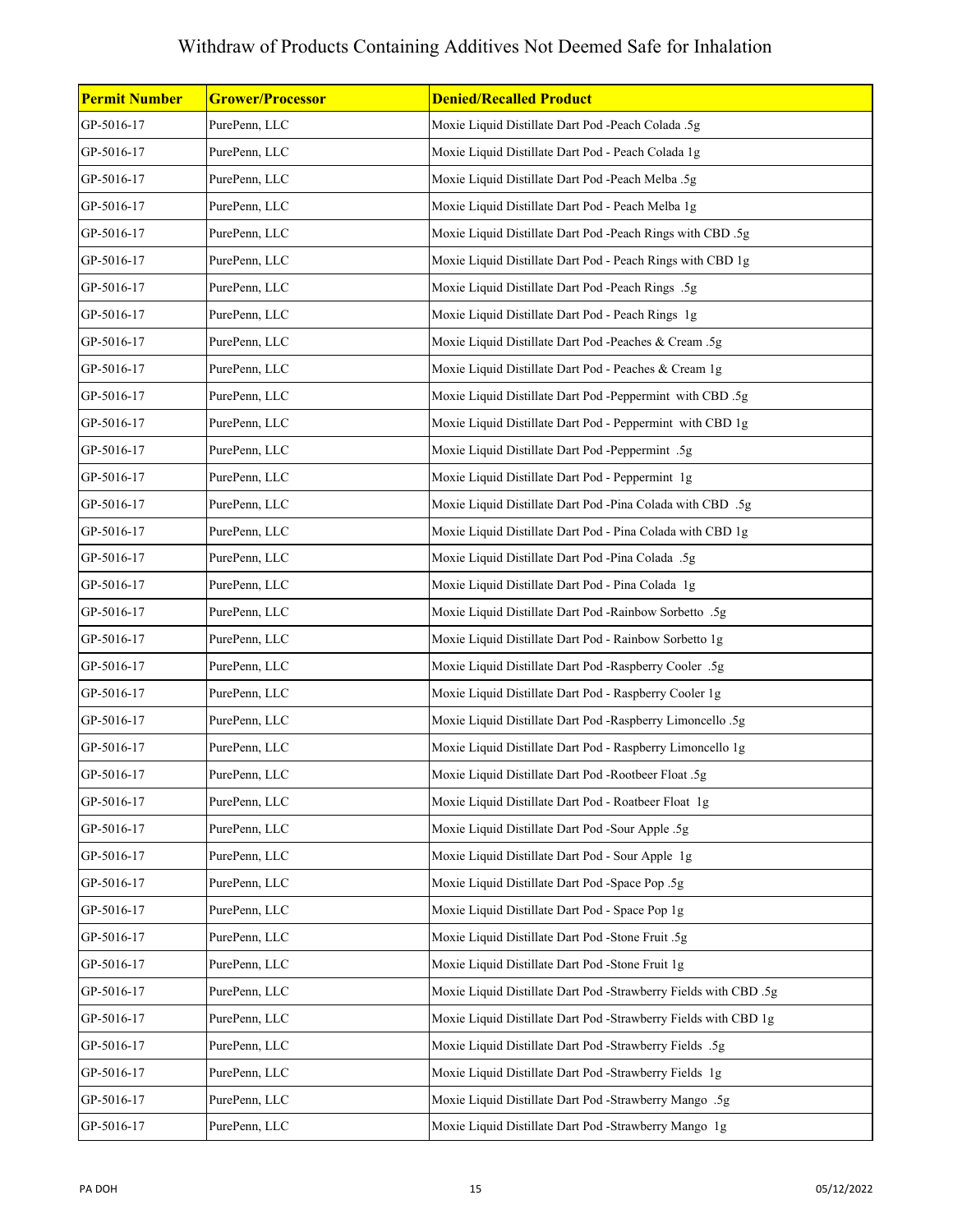| <b>Permit Number</b> | <b>Grower/Processor</b> | <b>Denied/Recalled Product</b>                              |
|----------------------|-------------------------|-------------------------------------------------------------|
| GP-5016-17           | PurePenn, LLC           | Moxie Liquid Distillate Dart Pod -Sugar Cookie .5g          |
| GP-5016-17           | PurePenn, LLC           | Moxie Liquid Distillate Dart Pod -Sugar Cookie 1g           |
| GP-5016-17           | PurePenn, LLC           | Moxie Liquid Distillate Dart Pod -Tea & Crumpets .5g        |
| GP-5016-17           | PurePenn, LLC           | Moxie Liquid Distillate Dart Pod -Tea & Crumpets 1g         |
| GP-5016-17           | PurePenn, LLC           | Moxie Liquid Distillate Dart Pod -Tropical Thunder .5g      |
| GP-5016-17           | PurePenn, LLC           | Moxie Liquid Distillate Dart Pod -Tropical Thunder 1g       |
| GP-5016-17           | PurePenn, LLC           | Moxie Liquid Vape Cartridge -Apple Cider Donut .5g          |
| GP-5016-17           | PurePenn, LLC           | Moxie Liquid Vape Cartridge -Apple Cider Donut 1g           |
| GP-5016-17           | PurePenn, LLC           | Moxie Liquid Vape Cartridge - Blackberry Kush with CBD .5g  |
| GP-5016-17           | PurePenn, LLC           | Moxie Liquid Vape Cartridge - Blackberry Kush with CBD 1g   |
| GP-5016-17           | PurePenn, LLC           | Moxie Liquid Vape Cartridge - Blackberry Kush .5g           |
| GP-5016-17           | PurePenn, LLC           | Moxie Liquid Vape Cartridge - Blackberry Kush 1g            |
| GP-5016-17           | PurePenn, LLC           | Moxie Liquid Vape Cartridge - Blackberry Pineapple .5g      |
| GP-5016-17           | PurePenn, LLC           | Moxie Liquid Vape Cartridge - Blackberry Pineapple 1g       |
| GP-5016-17           | PurePenn, LLC           | Moxie Liquid Vape Cartridge - Blueberry Muffin .5g          |
| GP-5016-17           | PurePenn, LLC           | Moxie Liquid Vape Cartridge - Blueberry Muffin 1g           |
| GP-5016-17           | PurePenn, LLC           | Moxie Liquid Vape Cartridge - Candy Cane .5g                |
| GP-5016-17           | PurePenn, LLC           | Moxie Liquid Vape Cartridge - Candy Cane 1g                 |
| GP-5016-17           | PurePenn, LLC           | Moxie Liquid Vape Cartridge - Cherry Rootbeer .5g           |
| GP-5016-17           | PurePenn, LLC           | Moxie Liquid Vape Cartridge - Cherry Rootbeer 1g            |
| GP-5016-17           | PurePenn, LLC           | Moxie Liquid Vape Cartridge - Cran-Apple .5g                |
| GP-5016-17           | PurePenn, LLC           | Moxie Liquid Vape Cartridge - Cran-Apple 1g                 |
| GP-5016-17           | PurePenn, LLC           | Moxie Liquid Vape Cartridge - Cranberry Spritz .5g          |
| GP-5016-17           | PurePenn, LLC           | Moxie Liquid Vape Cartridge - Cranberry Spritz 1g           |
| GP-5016-17           | PurePenn, LLC           | Moxie Liquid Vape Cartridge - Diced Pineapple with CBD.5g   |
| GP-5016-17           | PurePenn, LLC           | Moxie Liquid Vape Cartridge - Diced Pineapple with CBD 1g   |
| GP-5016-17           | PurePenn, LLC           | Moxie Liquid Vape Cartridge - Diced Pineapple .5g           |
| GP-5016-17           | PurePenn, LLC           | Moxie Liquid Vape Cartridge - Diced Pineapple 1g            |
| GP-5016-17           | PurePenn, LLC           | Moxie Liquid Vape Cartridge - Earl Grey Flavor with CBD .5g |
| GP-5016-17           | PurePenn, LLC           | Moxie Liquid Vape Cartridge - Earl Grey Flavor with CBD 1g  |
| GP-5016-17           | PurePenn, LLC           | Moxie Liquid Vape Cartridge - Earl Grey Flavor .5g          |
| GP-5016-17           | PurePenn, LLC           | Moxie Liquid Vape Cartridge -Earl Grey Flavor 1g            |
| GP-5016-17           | PurePenn, LLC           | Moxie Liquid Vape Cartridge - Hot Toddy .5g                 |
| GP-5016-17           | PurePenn, LLC           | Moxie Liquid Vape Cartridge -Hot Toddy 1g                   |
| GP-5016-17           | PurePenn, LLC           | Moxie Liquid Vape Cartridge - Lemon Lime .5g                |
| GP-5016-17           | PurePenn, LLC           | Moxie Liquid Vape Cartridge -Lemon Lime 1g                  |
| GP-5016-17           | PurePenn, LLC           | Moxie Liquid Vape Cartridge -Lime Diesel .5g                |
| GP-5016-17           | PurePenn, LLC           | Moxie Liquid Vape Cartridge - Lime Diesel 1g                |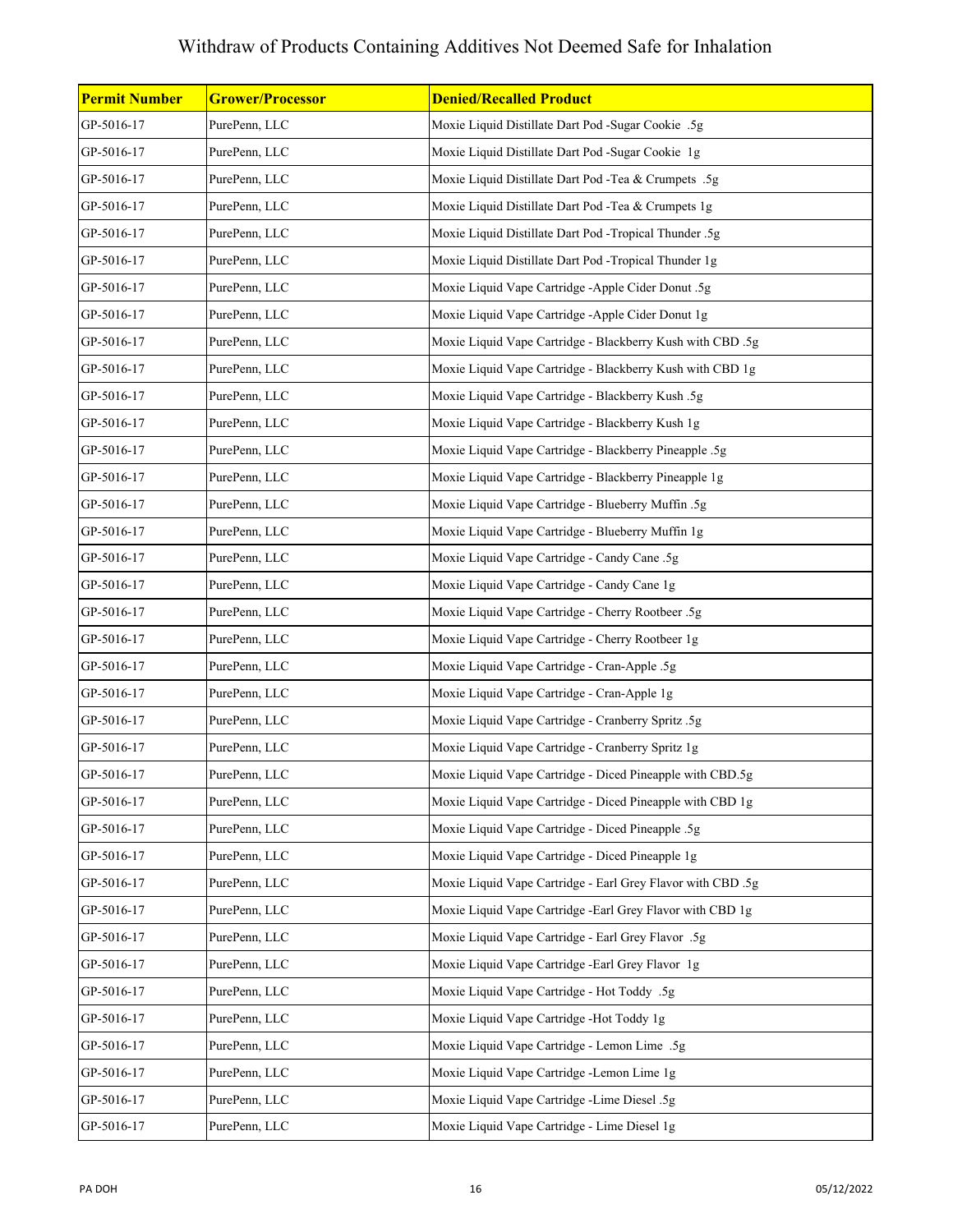| <b>Permit Number</b> | <b>Grower/Processor</b> | <b>Denied/Recalled Product</b>                        |
|----------------------|-------------------------|-------------------------------------------------------|
| GP-5016-17           | PurePenn, LLC           | Moxie Liquid Vape Cartridge -Linzer Cookie .5g        |
| GP-5016-17           | PurePenn, LLC           | Moxie Liquid Vape Cartridge - Linzer Cookie 1g        |
| GP-5016-17           | PurePenn, LLC           | Moxie Liquid Vape Cartridge -L'Orange .5g             |
| GP-5016-17           | PurePenn, LLC           | Moxie Liquid Vape Cartridge - L'Orange 1g             |
| GP-5016-17           | PurePenn, LLC           | Moxie Liquid Vape Cartridge -Mango Kush with CBD .5g  |
| GP-5016-17           | PurePenn, LLC           | Moxie Liquid Vape Cartridge - Mango Kush with CBD 1g  |
| GP-5016-17           | PurePenn, LLC           | Moxie Liquid Vape Cartridge -Mango Kush .5g           |
| GP-5016-17           | PurePenn, LLC           | Moxie Liquid Vape Cartridge - Mango Kush 1g           |
| GP-5016-17           | PurePenn, LLC           | Moxie Liquid Vape Cartridge -Maui Wowie with CBD .5g  |
| GP-5016-17           | PurePenn, LLC           | Moxie Liquid Vape Cartridge - Maui Wowie with CBD 1g  |
| GP-5016-17           | PurePenn, LLC           | Moxie LiquidVape Cartridge -Maui Wowie .5g            |
| GP-5016-17           | PurePenn, LLC           | Moxie Liquid Vape Cartridge - Maui Wowie 1g           |
| GP-5016-17           | PurePenn, LLC           | Moxie Liquid Vape Cartridge -Melon Berry .5g          |
| GP-5016-17           | PurePenn, LLC           | Moxie Liquid Vape Cartridge - Melon Berry 1g          |
| GP-5016-17           | PurePenn, LLC           | Moxie Liquid Vape Cartridge -Melon Wreck .5g          |
| GP-5016-17           | PurePenn, LLC           | Moxie Liquid Vape Cartridge - Melon Wreck 1g          |
| GP-5016-17           | PurePenn, LLC           | Moxie Liquid Vape Cartridge -Orange Cinnamon .5g      |
| GP-5016-17           | PurePenn, LLC           | Moxie Liquid Vape Cartridge- Orange Cinnamon 1g       |
| GP-5016-17           | PurePenn, LLC           | Moxie Liquid Vape Cartridge -Peach Colada .5g         |
| GP-5016-17           | PurePenn, LLC           | Moxie Liquid Vape Cartridge - Peach Colada 1g         |
| GP-5016-17           | PurePenn, LLC           | Moxie Liquid Vape Cartridge -Peach Melba .5g          |
| GP-5016-17           | PurePenn, LLC           | Moxie Liquid Vape Cartridge - Peach Melba 1g          |
| GP-5016-17           | PurePenn, LLC           | Moxie Liquid Vape Cartridge-Peach Rings with CBD .5g  |
| GP-5016-17           | PurePenn, LLC           | Moxie Liquid Vape Cartridge - Peach Rings with CBD 1g |
| GP-5016-17           | PurePenn, LLC           | Moxie Liquid Vape Cartridge -Peach Rings .5g          |
| GP-5016-17           | PurePenn, LLC           | Moxie Liquid Vape Cartridge - Peach Rings 1g          |
| GP-5016-17           | PurePenn, LLC           | Moxie Liquid Vape Cartridge -Peaches & Cream .5g      |
| GP-5016-17           | PurePenn, LLC           | Moxie Liquid Vape Cartridge- Peaches & Cream 1g       |
| GP-5016-17           | PurePenn, LLC           | Moxie Liquid Vape Cartridge -Peppermint with CBD .5g  |
| GP-5016-17           | PurePenn, LLC           | Moxie Liquid Vape Cartridge - Peppermint with CBD 1g  |
| GP-5016-17           | PurePenn, LLC           | Moxie Liquid Vape Cartridge -Peppermint .5g           |
| GP-5016-17           | PurePenn, LLC           | Moxie Liquid Vape Cartridge - Peppermint 1g           |
| GP-5016-17           | PurePenn, LLC           | Moxie Liquid Vape Cartridge -Pina Colada with CBD .5g |
| GP-5016-17           | PurePenn, LLC           | Moxie Liquid Vape Cartridge - Pina Colada with CBD 1g |
| GP-5016-17           | PurePenn, LLC           | Moxie Liquid Vape Cartridge -Pina Colada .5g          |
| GP-5016-17           | PurePenn, LLC           | Moxie Liquid Vape Cartridge - Pina Colada 1g          |
| GP-5016-17           | PurePenn, LLC           | Moxie Liquid Vape Cartridge -Rainbow Sorbetto .5g     |
| GP-5016-17           | PurePenn, LLC           | Moxie Liquid Vape Cartridge - Rainbow Sorbetto 1g     |